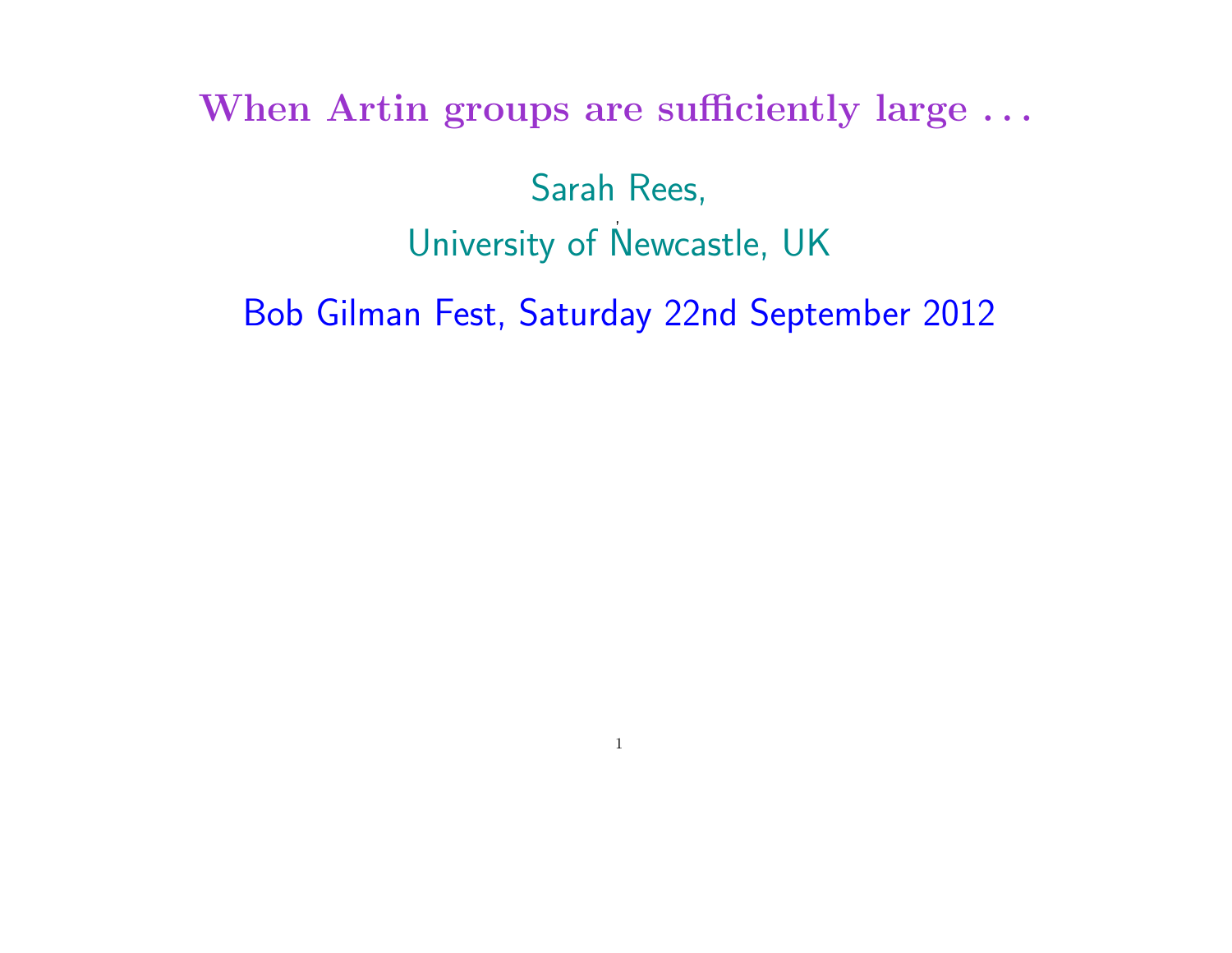# 0. Introduction

I'll talk about recent work with Derek Holt, some also with Laura Ciobanu; it's moved on a bit since I spoke on it at the webinar 11 months ago, and had some excellent questions from Bob and others.

For a family of Artin groups that I shall call the 'sufficiently large' groups, which includes all large type groups, triangle-free groups, and RAAGs we

- characterise the geodesic and shortlex minimal reps. of elements,
- have effective procedures to rewrite words to these forms, hence solve the word problem in these groups, which we prove shortlex automatic.
- We can apply our knowledge of geodesics to derive the rapid decay property for many of these groups, including all of extra-large type.
- For most of those groups we now deduce that Baum-Connes holds.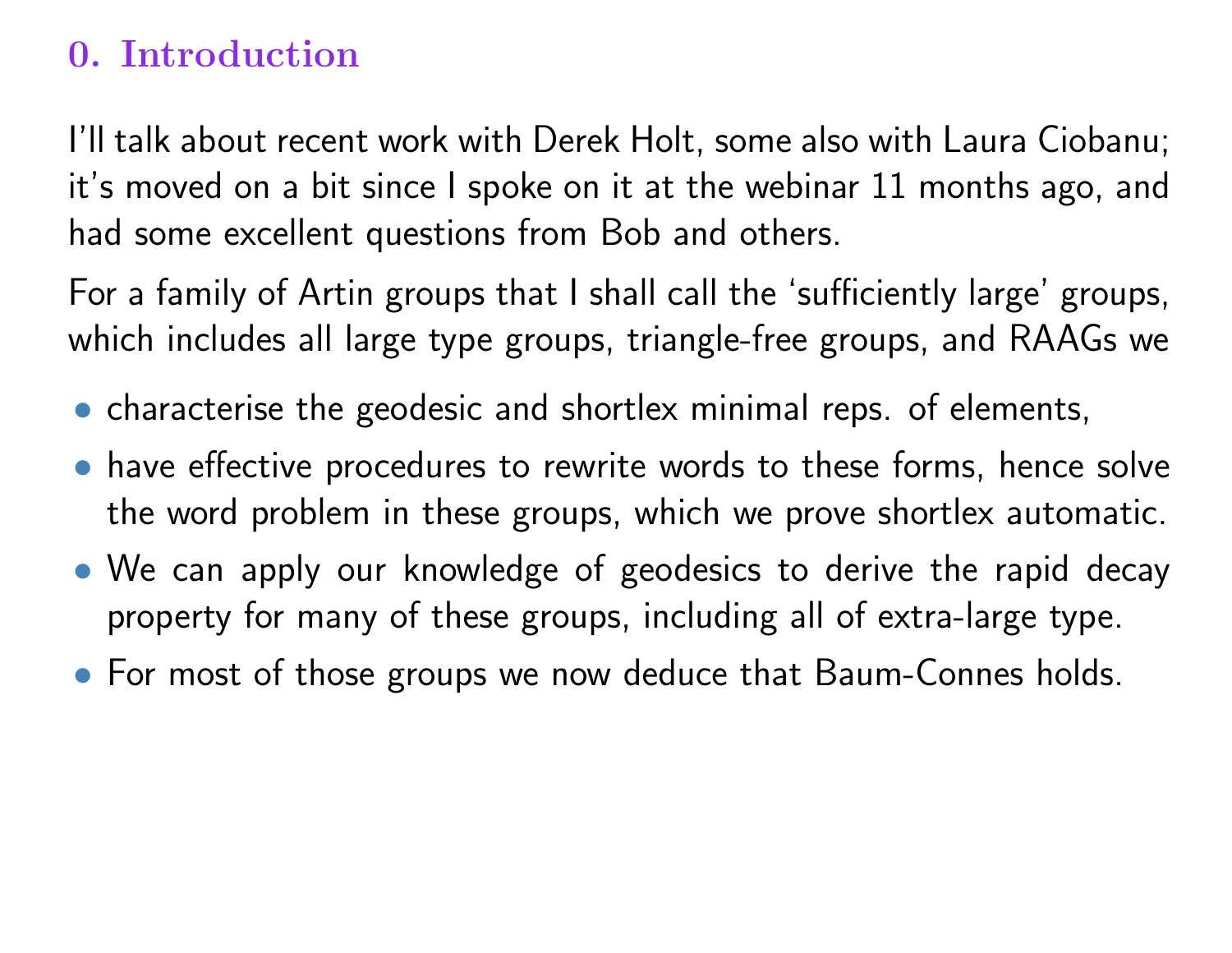### 1. Notation

Let  $G = \langle X | R \rangle$  be a finitely generated group.

A word over  $X$  is a string over  $X^\pm:=X\cup X^{-1}$ , an element of  $X^{\pm*}.$ w has string length  $|w|$ ; w is geodesic if  $u =_G w \Rightarrow |w| \le |u|$ .

Given an order on  $X^{\pm}$ , in the shortlex word order  $u <_{\text{slex}} v$ if either  $|u| < |v|$  or  $|u| = |v|$  but u precedes v lexicographically. So, where  $a < b < c < d < \cdots < y < z$ ,

man  $\leq_{\rm slex}$  woman  $\leq_{\rm slex}$  women.

w is shortlex geodesic if  $w <_{\text{slex}} u$  for all  $u \neq w$  with  $u =_G w$ .

The set of all geodesics forms a language for  $G$ , i.e. a subset of  $X^{\pm*}$ mapping onto  $G$ . The set of shortlex geodesics is a **normal form** for  $G$ , i.e. a bijective language.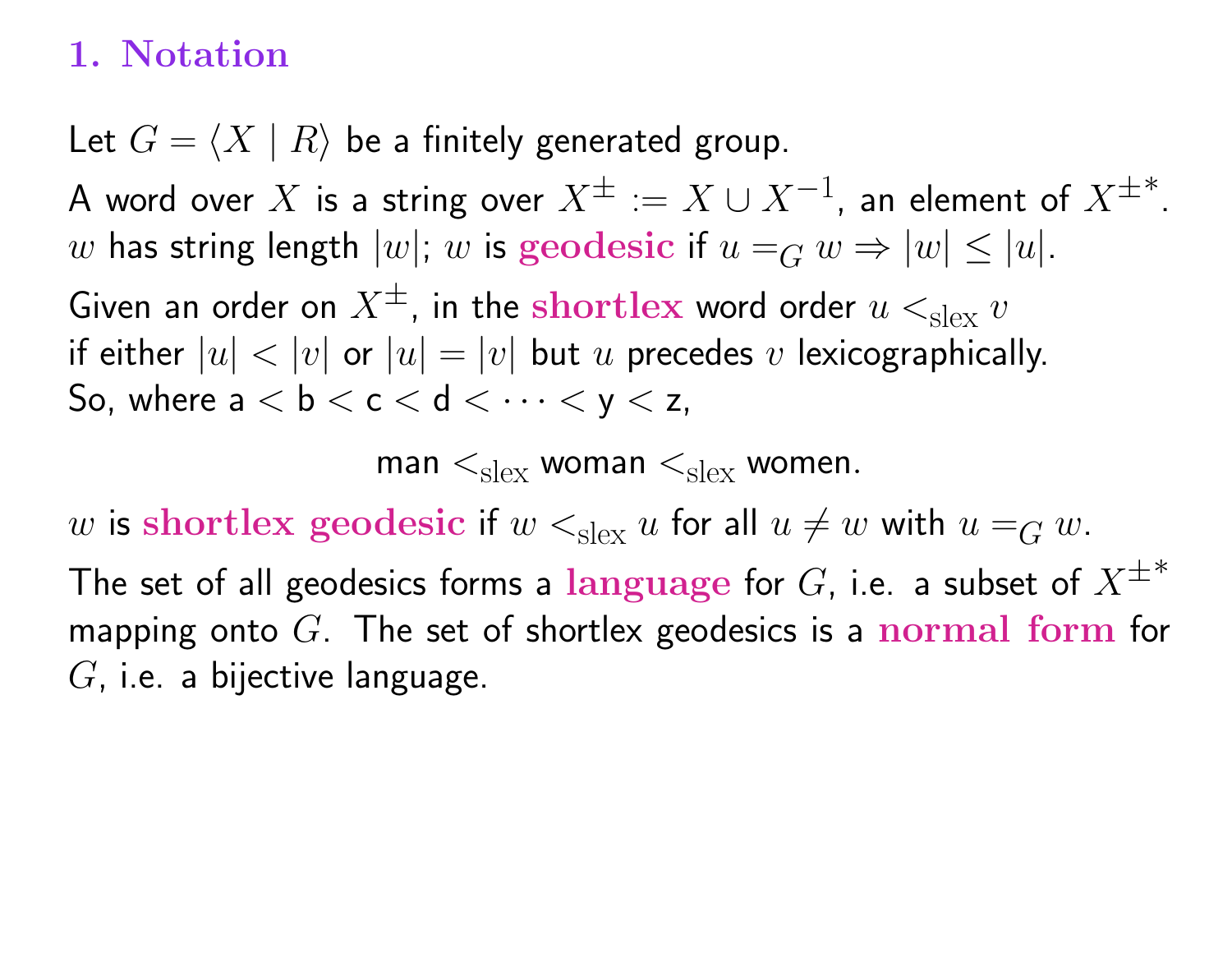A group G is automatic if it has a language L that is regular (can be recognised by a finite state automaton) and satisfies the following fellow traveller property:

 $\exists k, v, w \in L$  k-fellow travel  $(v \sim_k w)$  when  $v = G w$  or  $v = G w x$ . G is biautomatic if also  $v \sim_k xw$  when  $v =_G xw$ .



 $G$  is shortlex automatic if automatic wrt its shortlex geodesic representatives.

In an automatic group, any input word can be rewritten to its representative in  $L$  in quadratic time; in particular this solves the word problem.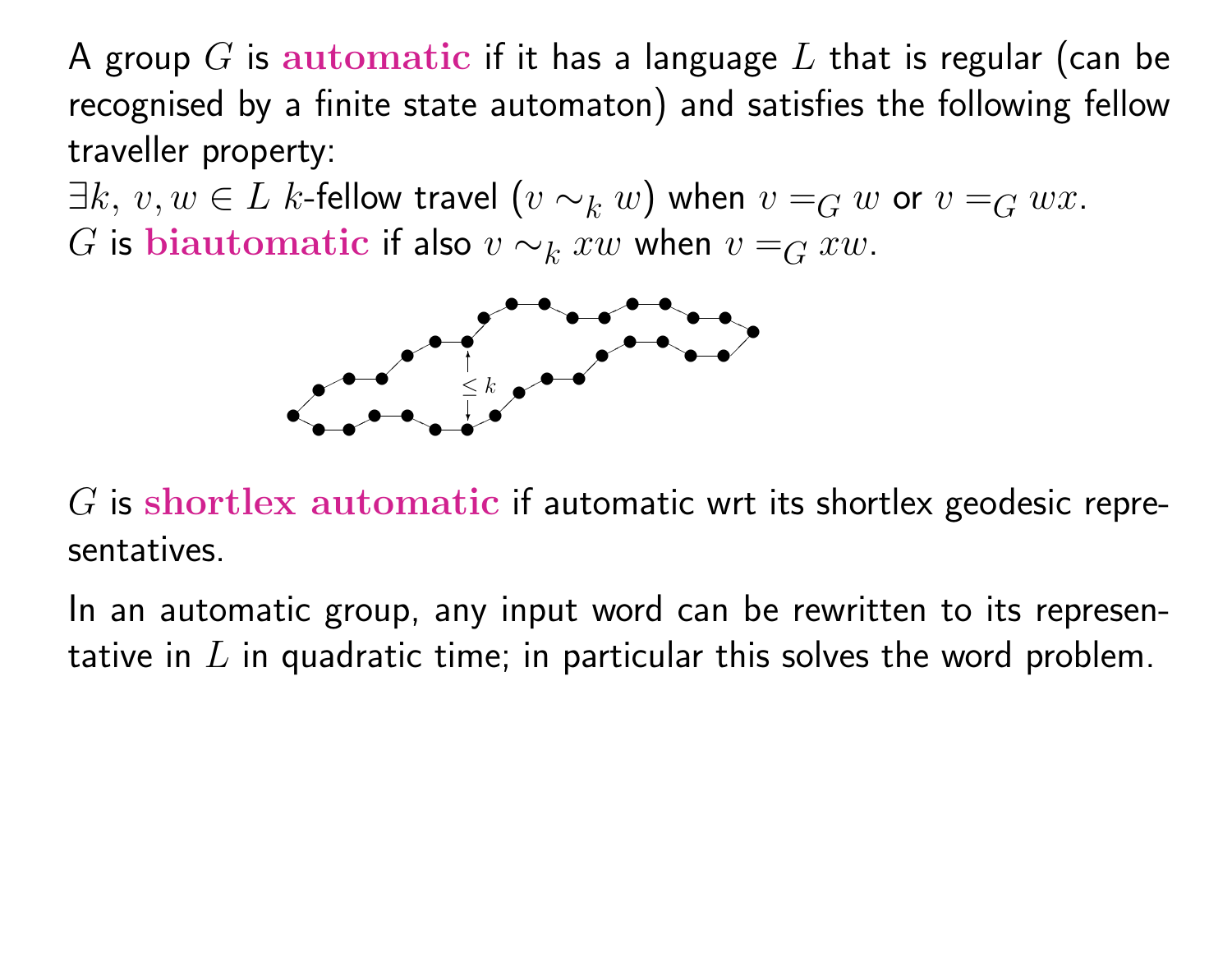### Defining 'Rapid decay'

A finitely generated group  $G$  satisfies rapid decay if the operator norm  $||.||_*$  for the group algebra  $\mathbb{C}G$  is bounded by a constant multiple of the Sobolev norm  $||.||_{2,r,\ell}$ , for some length function  $\ell$  on  $G$ .

We define, for  $\phi \in \mathbb{C}G$ ,

$$
||\phi||_* = \sup_{\psi \in \mathbb{C}G} \frac{||\phi * \psi||_2}{||\psi||_2}, \quad \phi * \psi(g) = \sum_{h \in G} \phi(h)\psi(h^{-1}g),
$$
  

$$
||\psi||_2 = \sqrt{\sum_{g \in G} |\psi(g)|^2}, \quad ||\phi||_{2,r,\ell} = \sqrt{\sum_{g \in G} |\phi(g)|^2 (1 + \ell(g))^{2r}}.
$$

A function  $\ell : G \to \mathbb{R}$  is a length function if

 $\ell(1_G) = 0, \quad \ell(g^{-1}) = \ell(g), \quad \ell(gh) \leq \ell(g) + \ell(h), \quad \forall g, h \in G.$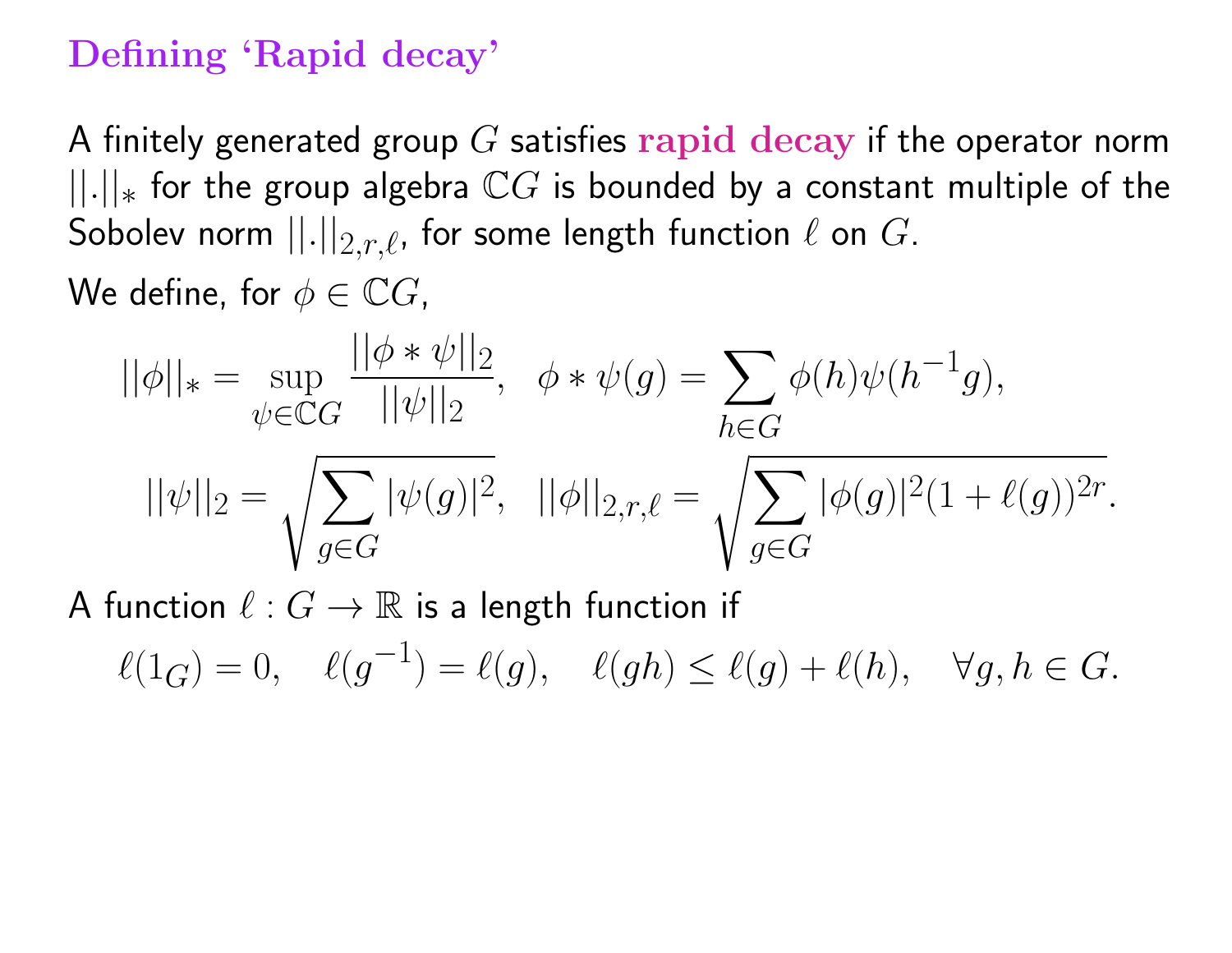# Why rapid decay?

It relates to the Novikov & Baum-Connes conjectures, was used in Connes-Moscovic's proof of the Novikov conjecture for word hyperbolic groups.

Haagerup identified it as a property of free groups. Jolissaint proved it for word hyperbolic groups, and to be inherited by subgroups, free and direct products etc. It also holds for

- groups with appropriate actions on CAT(0) cube complexes (Chatterji, Ruane), so for Coxeter groups, RAAGs,
- mapping class groups (Behrstock, Minsky), so for braid groups (Artin groups of type  $A_n$ ),
- groups that are hyperbolic relative to subgroups with RD (Drutu, Sapir) (in fact something weaker than relative hyperbolicity is enough).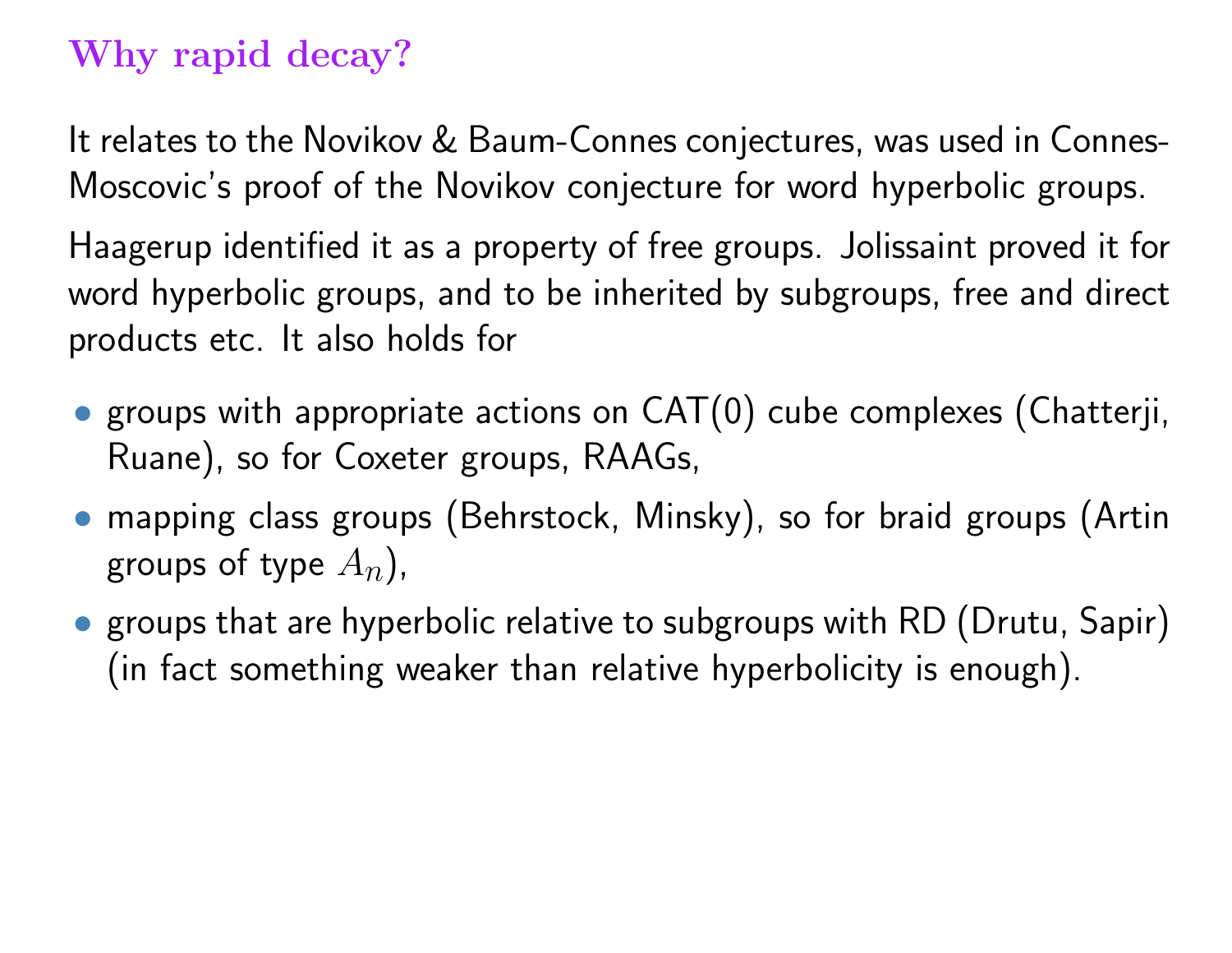### Why Baum-Connes?

The Baum-Connes conjecture (1982) relates the  $K$ -theory of the reduced  $C^*$ -algebra  $C^*_r$  $r^*(G)$  to the  $K^G$ -homology of the classifying space  $\underline{E}G$  for proper  $G$ -actions, claiming that the assembly maps

$$
\mu_i^G: RK_i^G(\underline{E}G) \to K_i(C_r^*(G)), \quad i = 0, 1,
$$

are isomorphisms.

It's linked to many other conjectures. In particular when it holds, so does the Kadison-Kaplansky conjecture, i.e. the group ring  $\mathbb QG$  contains no non-trivial idempotents.

Baum-Connes is proved for a range of groups using a variety of techniques. In particular it's proved for Coxeter groups (Bozejko et al.,1988), RAAGs by results of Chatterji&Ruane and for braid groups (Schick, 2007), ...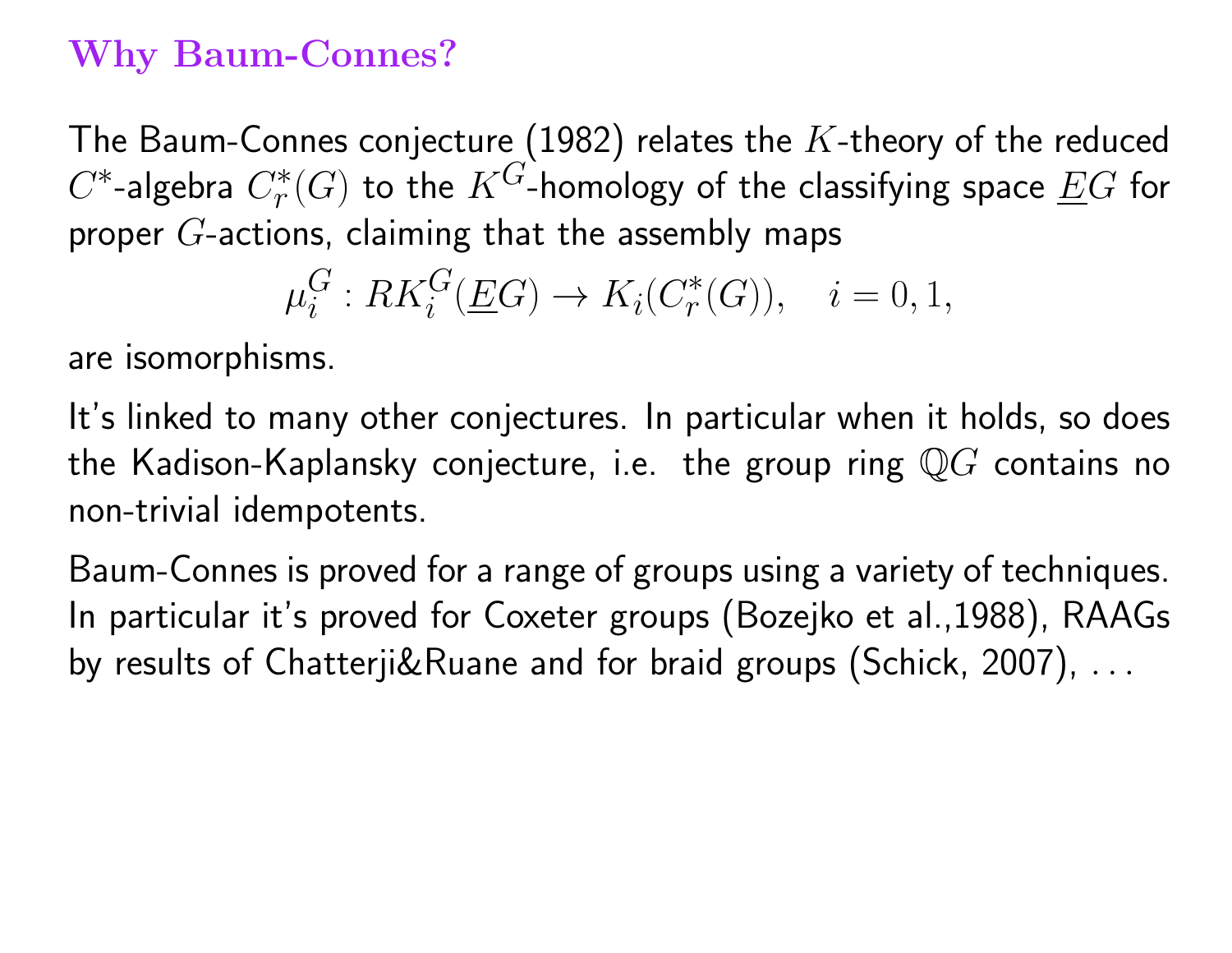### Rapid decay and Baum-Connes

Theorem (Lafforgue, 1998) If G satisfies RD, and acts continuously, isometrically, properly and co-compactly on a CAT(0) metric space, then G satisfies Baum-Connes.

- Using Lafforgue's result Baum-Connes was deduced from RD for cocompact lattices in  $SL_3(\mathbb{R})$  ,  $SL_3(\mathbb{C})$ ;  $SL_3(\mathbb{Q}_p)$ ;  $SL_3(\mathbb{H})$  and  $E_{6,-26}$ (Lafforgue; Ramagge, Robertson, Steger; Chatterji).
- We'll use Lafforgue's result to deduce Baum-Connes from rapid decay for many Artin groups.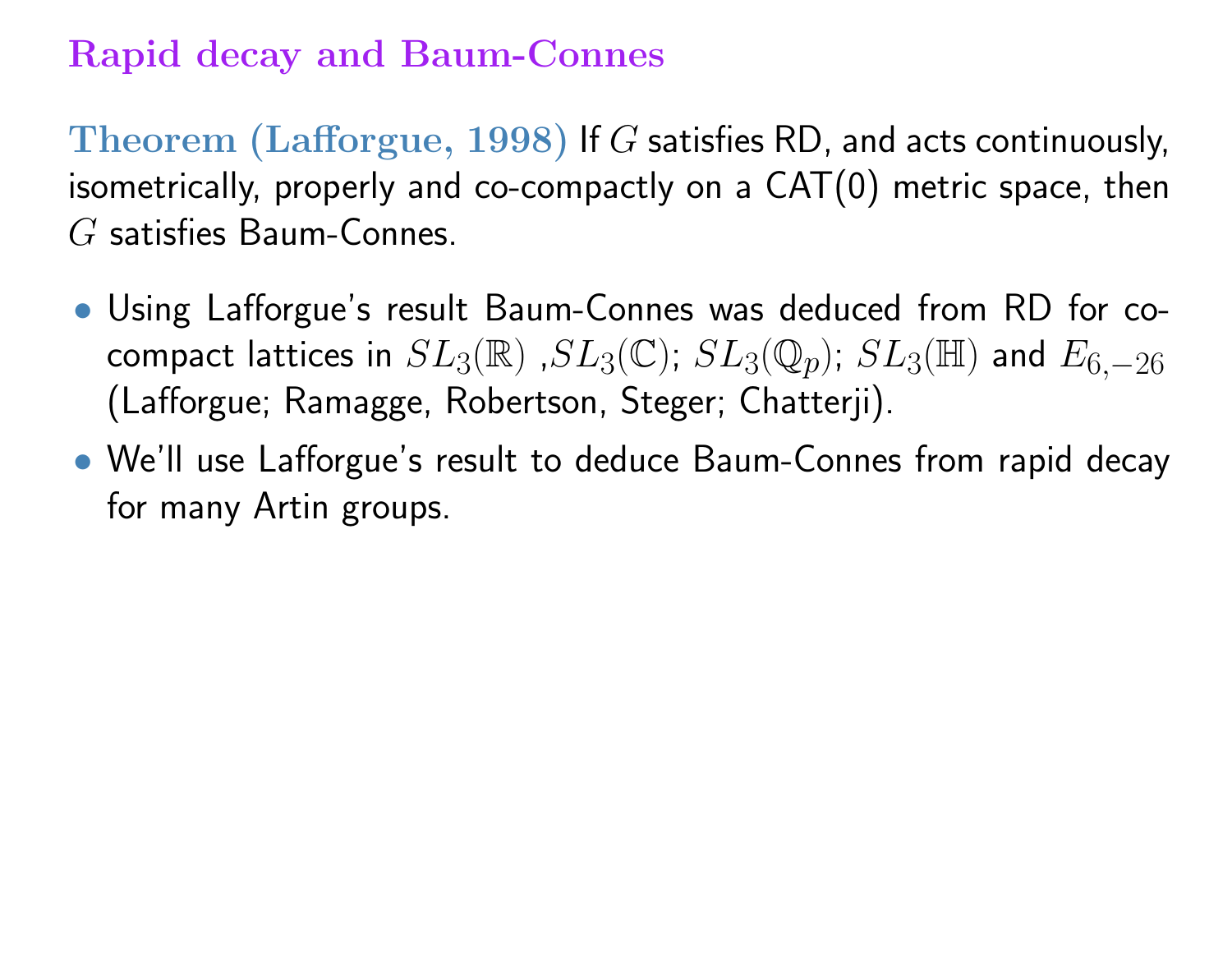### 2. Introducing Artin groups

### An Artin group  $G$  is defined by a presentation

$$
\langle x_1, x_2, \cdots, x_n | \overbrace{x_i x_j x_i \cdots}^{\mathsf{m}_{ij}} = \overbrace{x_j x_i x_j \cdots}^{\mathsf{m}_{ij}}, \quad i \neq j \in \{1, 2, \ldots, n\} \rangle
$$

$$
\mathsf{m}_{ij} \in \mathbb{N} \cup \infty, \mathsf{m}_{ij} \geq 2,
$$

and naturally has a Coxeter group  $W$  as a quotient, whose presentation is derived by adding involutionary relations  $x_i^2=1$  to the braid relations that define the Artin group.

The group is associated with a Coxeter matrix  $(m_{ij})$ , and Coxeter graph  $\Gamma$ , with vertex set  $X=\{x_i:i=1,2,\ldots,n\}$  (complete graph with  $\{x_i,x_j\}$ labelled  $m_{ii}$ ).

We write  $G = G(\Gamma)$ ,  $W = W(\Gamma)$ .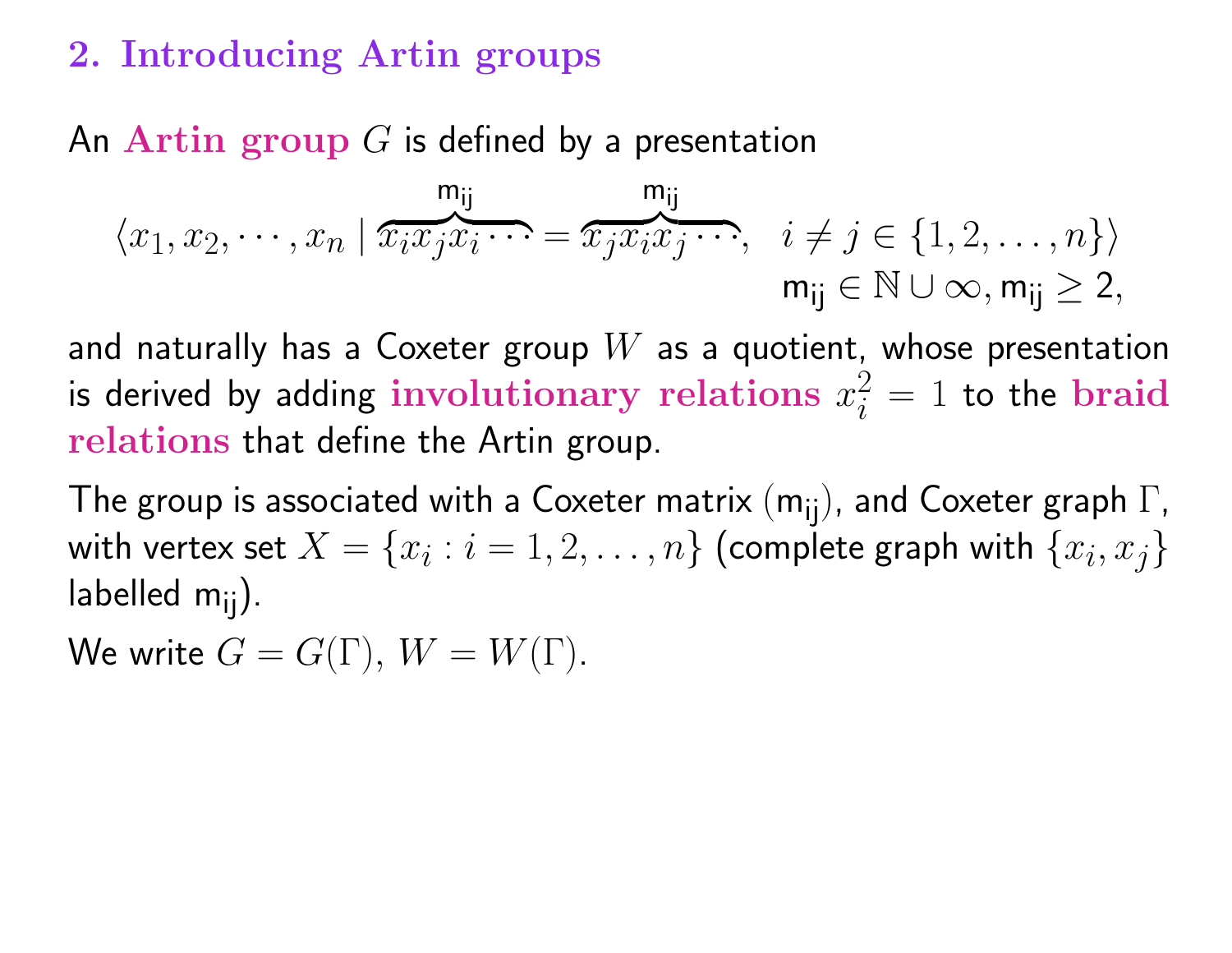$G$  has

dihedral type if  $|X| = 2$ , spherical (finite) type if  $W$  is finite, large type if  $m_{ii} \geq 3$ ,  $\forall i, j$ , extra-large type if  $m_{ii} \geq 4$ ,  $\forall i, j$ , right angled type (RAAG) if  $m_{ii} \in \{2, \infty\}$ ,  $\forall i, j$ . is triangle-free if  $\exists i, j, k$  s.t.  $m_{ij}$ ,  $m_{ik}$ ,  $m_{ik} < \infty$ .

Emil Artin gave his name to the groups, after introducing braid groups  $\langle x_1, x_2, \dots, x_n \mid x_i x_{i+1} x_i = x_{i+1} x_i x_{i+1}, \quad x_i x_j = x_j x_i, \forall i+1 \leq j \rangle$ 

in 1926; these have type  $A_n$ . ✉ ✉ . . . . . . ✉



✉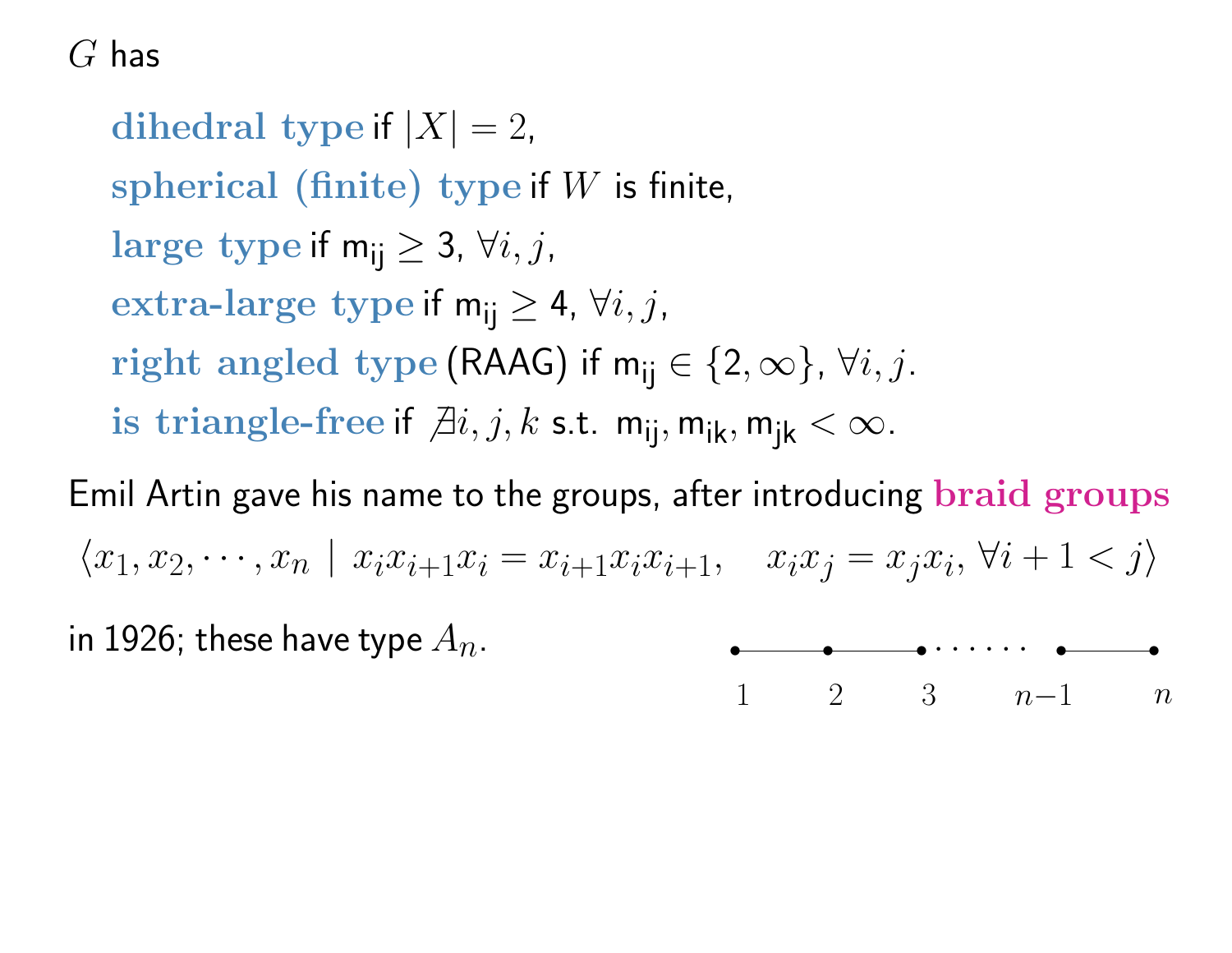$G(A_n)$  is faithfully represented as the group of braids on  $n+1$  strings,



and this braid representation provides a natural solution to the word problem. Artin solved the word problem (1926), Chow (1948) computed the centre.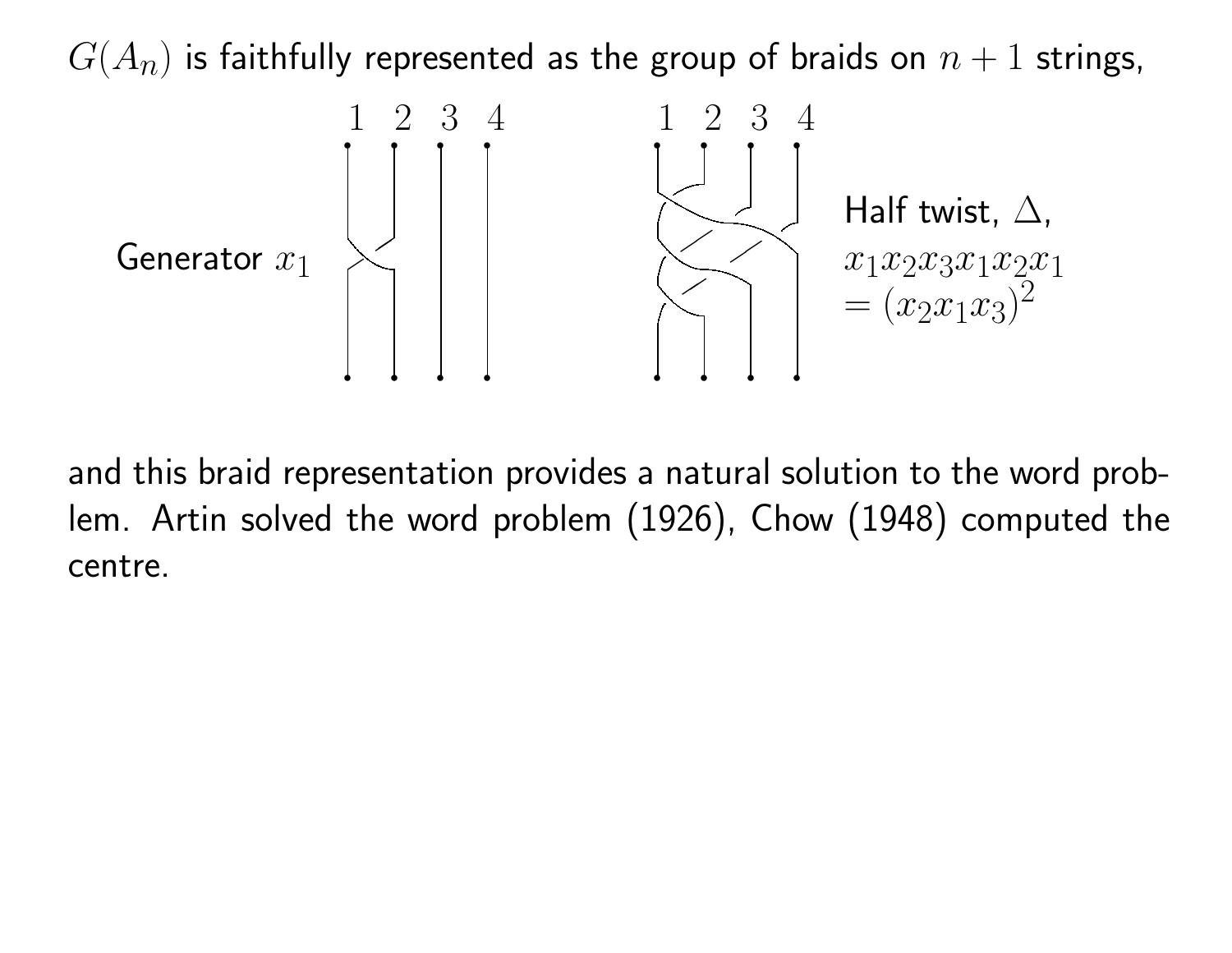### Artin groups of spherical type

Garside (1969) introduced a normal form for the braid group  $G(A_n)$ , describing it as the quotient of the braid monoid. Each braid is represented by a product  $\Delta^k w$ ,  $k \in \mathbb{Z}$ . The word and conjugacy problem are easily soluble.

Garside saw similar behaviour in some other groups, including  $G(C_3), G(H_3).$ 

Brieskorn-Saito and Deligne (1972) extended Garside's results and more to Artin groups of spherical type. The normal forms make Artin groups of spherical type automatic (Thurston(1992) ; Charney (1992)).

For groups of FC type (any full subgraph of Coxeter graph without an  $\infty$ edge has spherical type), Altobelli & Charney (1996,2000) defined normal forms to solve the word problem and prove asynchronous automaticity.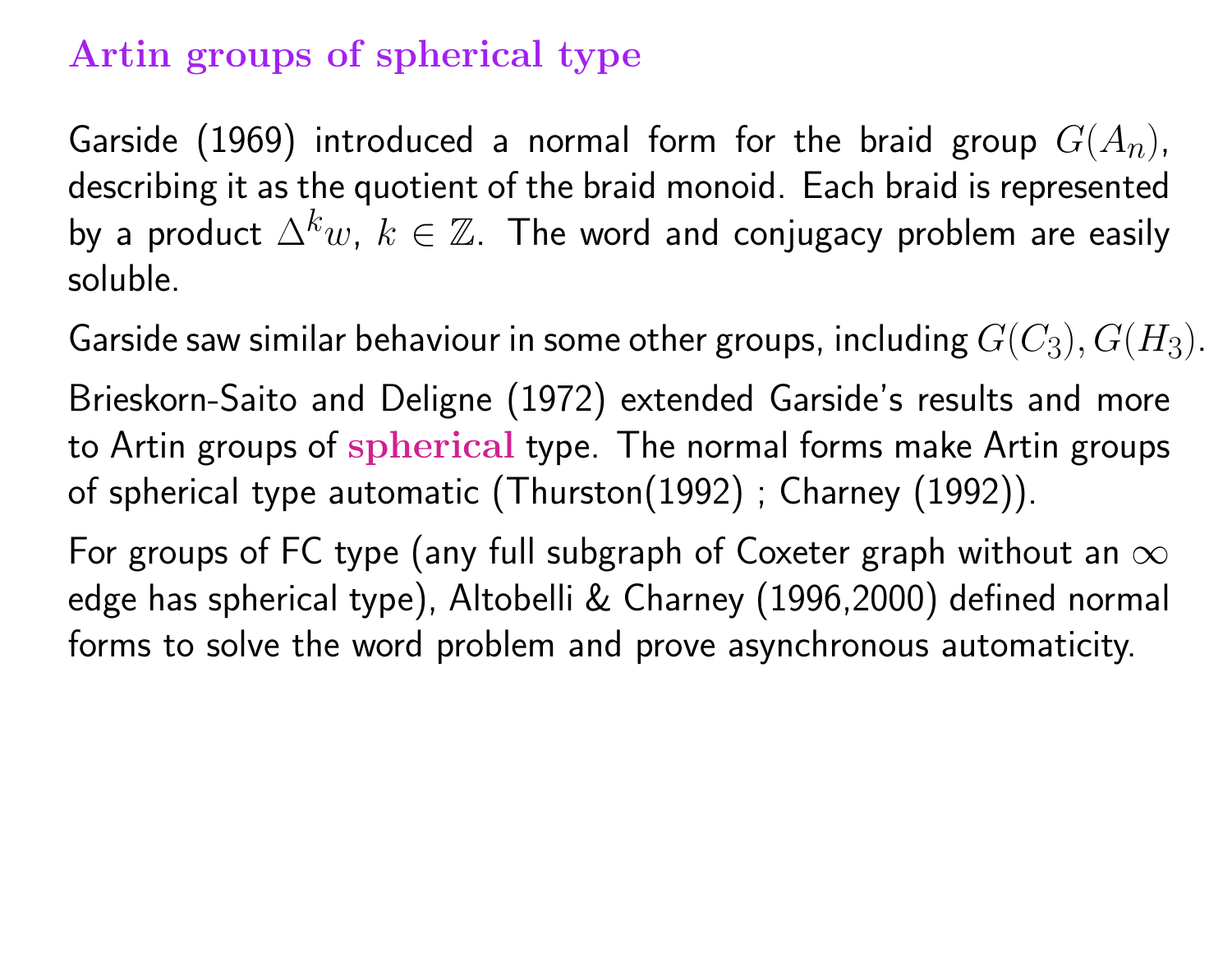### Artin groups: general results

Let  $G = G(\Gamma)$  be an Artin group,  $W = W(\Gamma)$ .

- Each parabolic subgroup  $G_J$  is an Artin group over the full subgraph of  $\Gamma$  with vertex set J, i.e. parabolic subgroups embed (v.d. Lek (1983), Paris (1997)). Hence, since non-free dihedral Artin groups contain  $\mathbb{Z}^2$ , only free Artin groups are word hyperbolic.
- For  $Y_W \subseteq \mathbb{C}^n$  and  $X_W = Y_W/W$ ,  $\pi_1(X_W) = G$  and  $X_W$  is homotopically equivalent to the Deligne complex of cosets of parabolic subgroups of finite type (Lek).
- The Artin monoid embeds (in natural embedding) in the group (Paris, 2001).
- $\bullet \ \langle x_i^2 \rangle$  $\ket{i}$  is free, modulo obvious commutation relations, Crisp&Paris (2000); this was Tits' conjecture, arising from Appel and Schupp's work.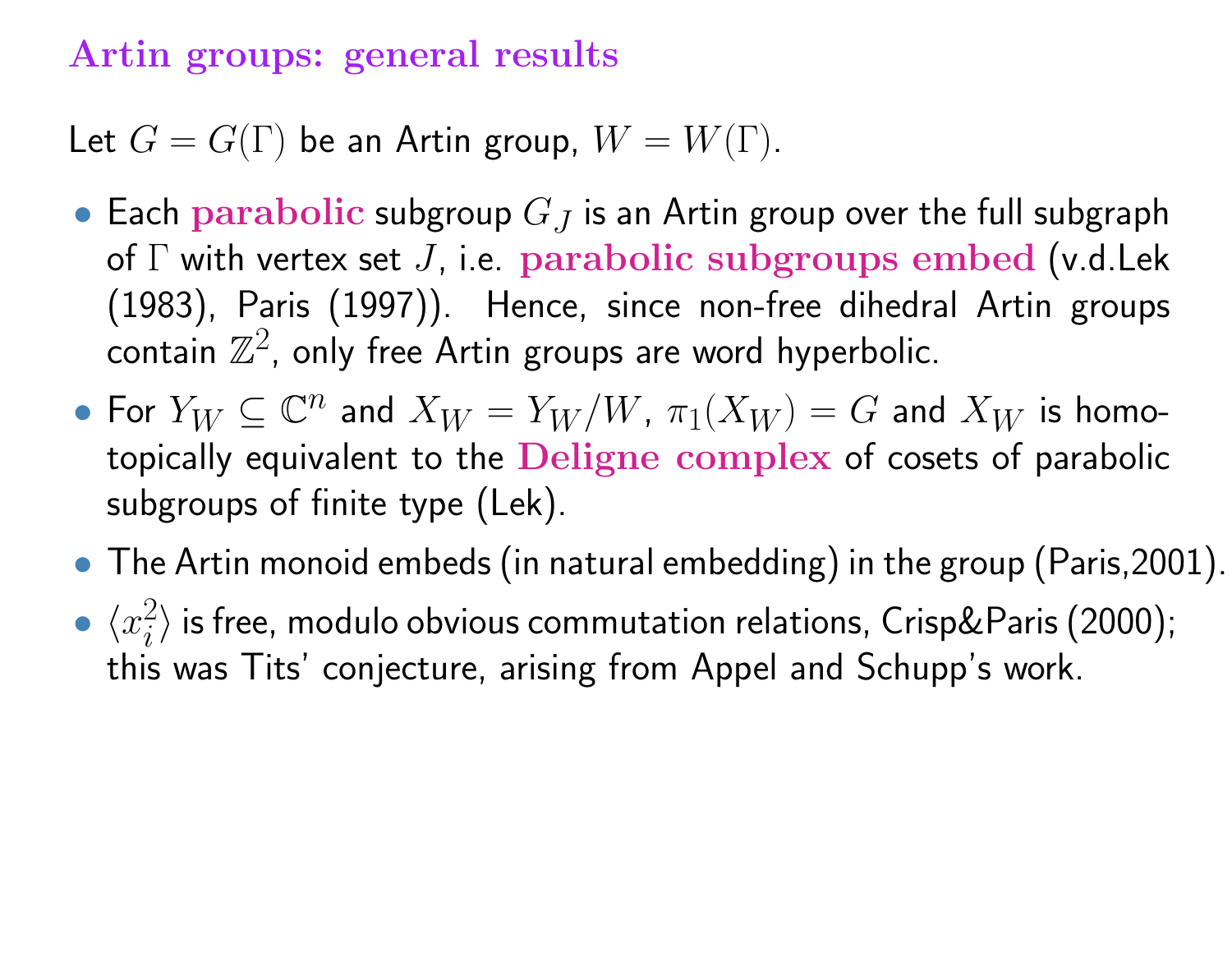### Some questions for Artin groups

Let  $G = G(\Gamma)$  be an Artin group.

- Does  $G$  have soluble word problem, soluble conjugacy problem, a good normal form? Is  $G$  automatic?
- What is the centre of  $G$ ?
- Is  $G$  torsion-free?
- Is  $X_W$  a  $K(\pi;1)$  for  $G$ , that is, a complex with fundamental group  $G$ , all higher homotopy groups trivial? - the  $K(\pi; 1)$  conjecture for G.
- Does  $G$  have rapid decay? Does it satisfy Baum-Connes?

The answers are known for various types of Artin groups  $G$ , for which either a good normal form or a good action of  $G$  is known.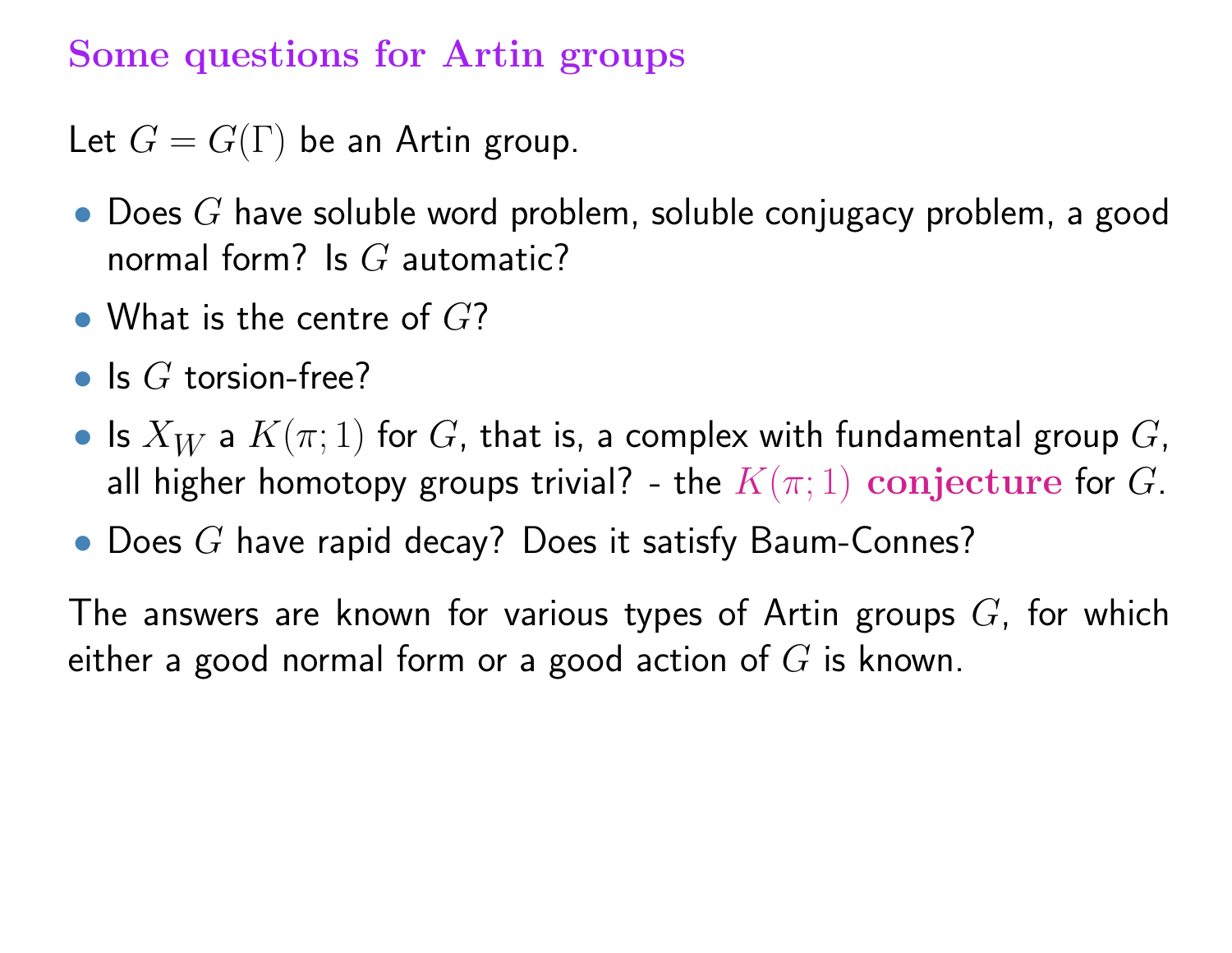### Large and extra-large type

In 1983, 1984, Appel and Schupp defined and studied Artin groups  $G$  first of extra-large, and then of large type. They used small cancellation arguments (exploiting a weak form of relative hyperbolicity) to prove

- the word, generalised word and conjugacy problems are soluble in  $G$ ,
- parabolic subgroups embed,
- $G$  is torsion-free,
- subgroups  $\langle x_i^2 \rangle$  $\{i, 1 \leq i \leq n\}$  are free (this led to Tits' conjecture).

Automaticity of extra-large type groups (Peifer, 1996) and many large type groups (Brady&McCammond, 2000) were proved later using small cancellation arguments.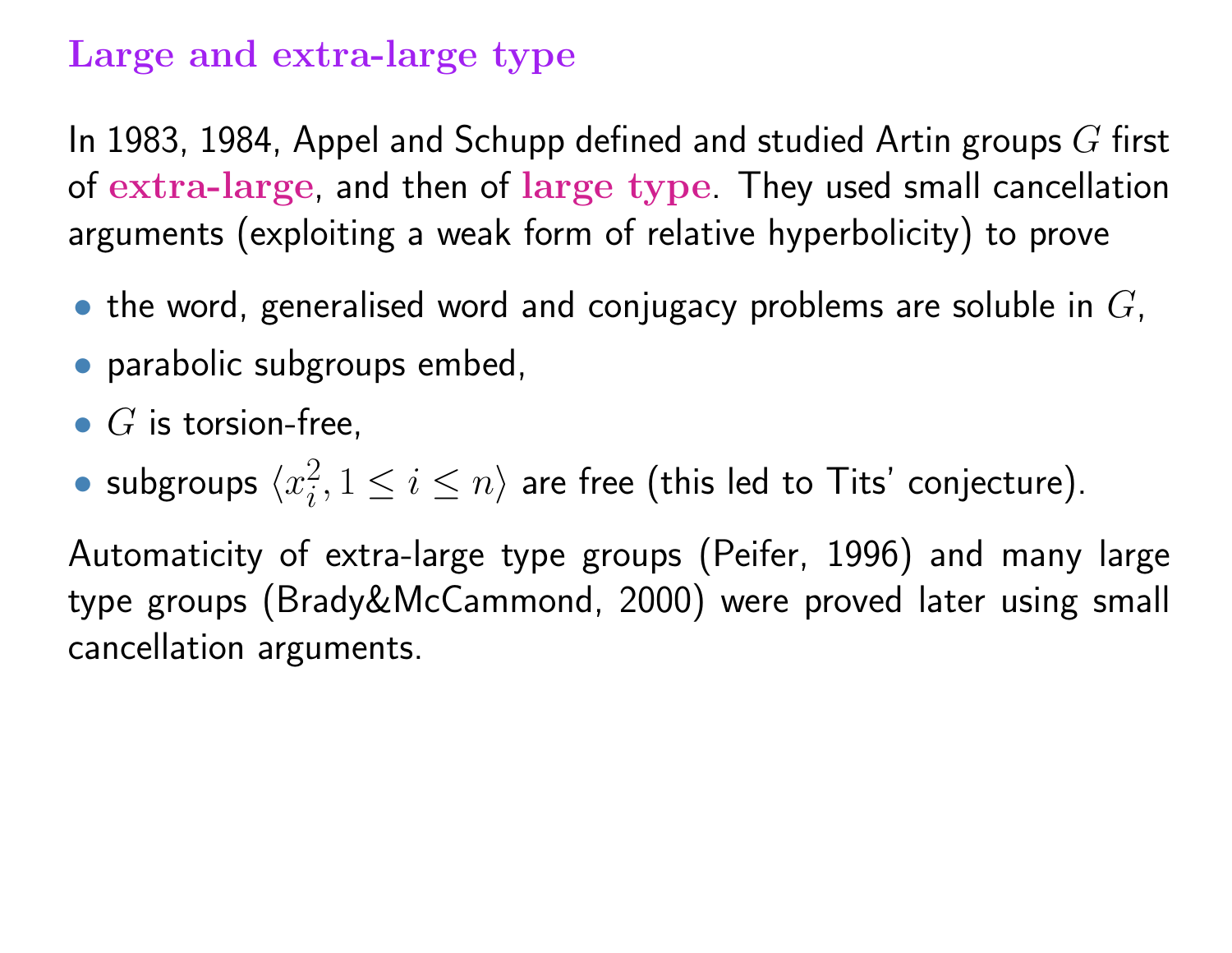# Beyond large type

An Artin group is

- triangle-free if  $\nexists$  distinct  $i, j, k$ , m<sub>ij</sub>, m<sub>ik</sub>, m<sub>ik</sub> <  $\infty$ . Pride (Invent. 1986) used small cancellation to solve word and conjugacy problems and verify Tits' conjecture, and that parabolic subgroups embed.
- locally non-spherical if no 3-gen. parabolic subgroup has spherical type (includes triangle-free and large type). Chermak (J. Alg 1998) solved word problem in exp. time, proved parabolic subgroups embed.
- right angled if  $\forall i, j, m_{ii} \in \{2, \infty\}$ . There are clear algorithms to solve the word problem, and the groups are biautomatic (Hermiller&Meier 1995).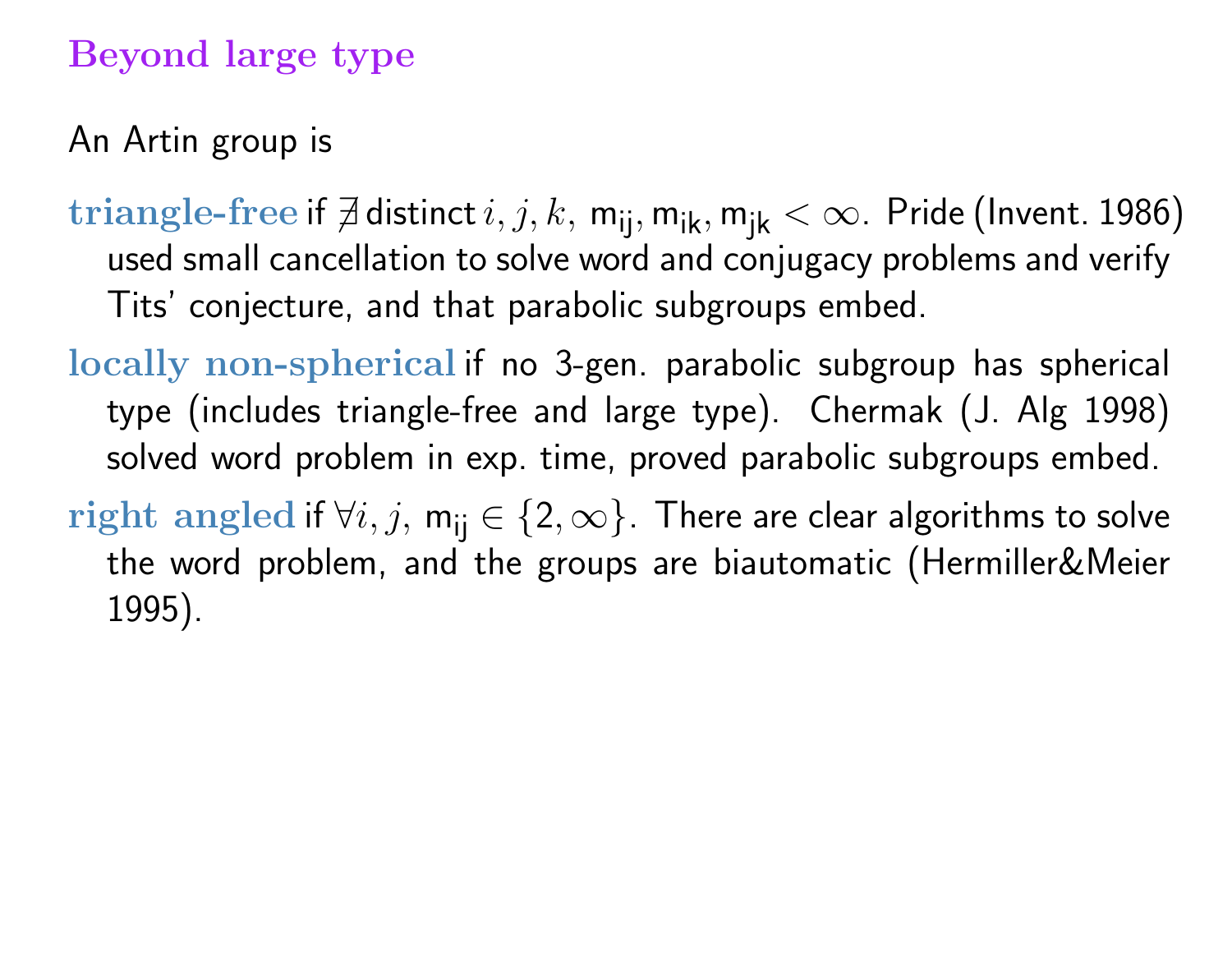#### 3. Artin groups of sufficiently large type

We say that  $G$  has sufficiently large type if each rank 3 subdiagram containing an edge with label 2 is one of the two following diagrams:



Large, extra-large, triangle-free and right angled groups all have sufficiently large type. But the left hand example is sufficiently large but not locally non-spherical, while this third diagram defines a group that is locally non-spherical but not sufficiently large:

 $\overbrace{\hspace{1.5cm}}^{\overbrace{\hspace{1.5cm}}^{\overbrace{\hspace{1.5cm}}^{\overline{\phantom{1}}}}}}$ s ✔ ✔ ✔ ✔ ✔ ✔ ✔ ✔ ❚ ❚ ❚ ❚ ❚ ❚ ❚ ❚ 2  $3/$   $\sqrt{7}$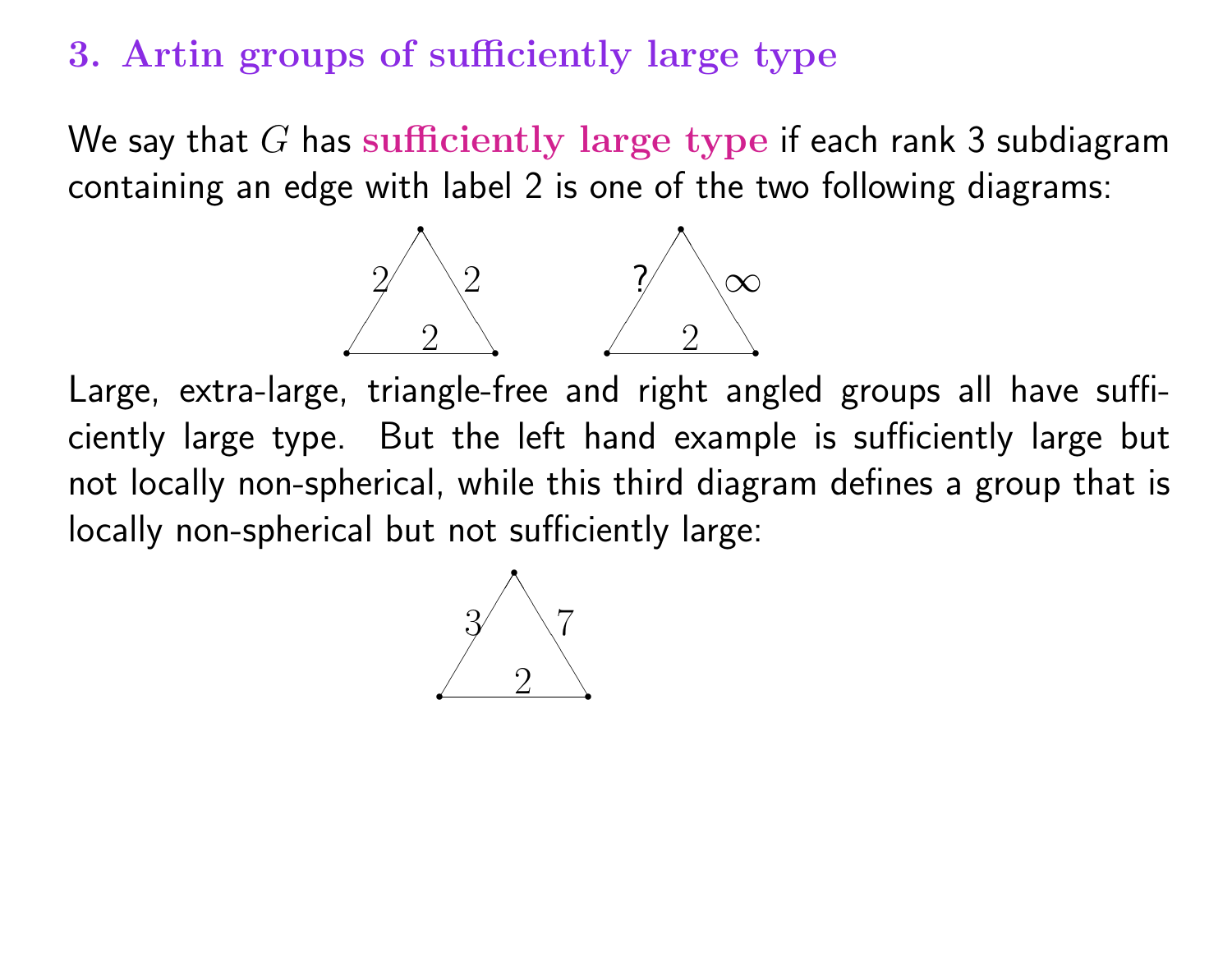## Rewriting using basic moves

We prove that in sufficiently large Artin groups we can rewrite any input word  $w$  to a geodesic or shortlex representative as required using certain sequences of basic  $(\tau$ -) moves in combination with free cancellation.

Each  $\tau$ -move is applied to a subword which is maximal

either as a 2-generator subword on a braid pair

or as a subword in which all pairs of generators are free  $(m_{ii} = \infty)$  or commuting  $(m_{ij} = 2)$  and the first or last generator commutes with all others.

In the first case, the basic move is a  $\bf braid$  ( $\beta$ -) move, in the second case a commuting  $(\kappa$ -) move.

We can reduce in at worst quadratic time (maybe in linear time?).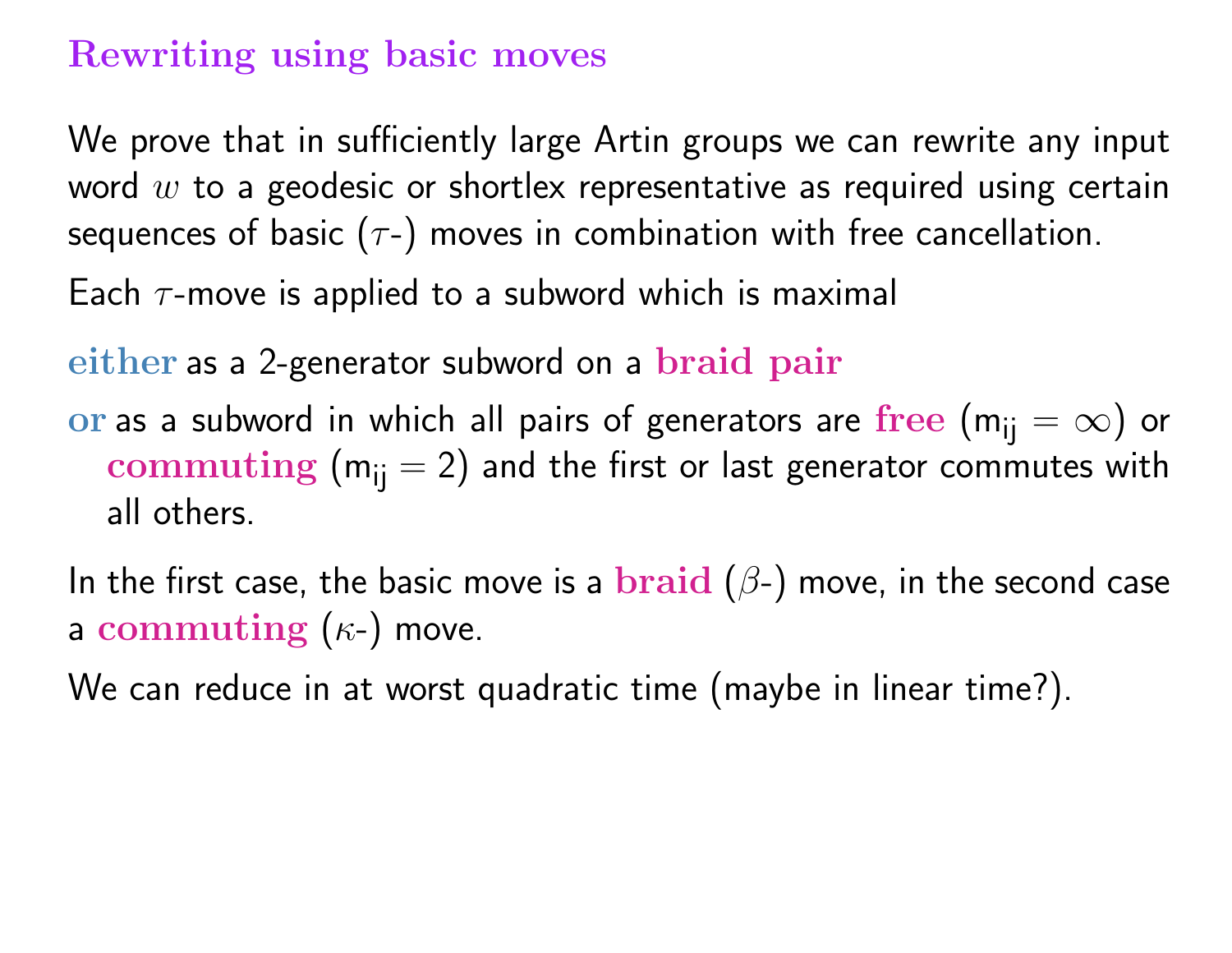#### The two kinds of basic moves

The  $\beta$ -moves (together with free reduction) are precisely the moves we need to rewrite in the dihedral Artin groups we find as subgroups, the  $\kappa$ -moves in right-angled subgroups.

The sufficiently large condition ensures that combining them in appropriate sequences gives us an effective rewrite system in the full Artin group.

This strategy doesn't work without the sufficiently large condition; e.g. in braid groups.

We need a little more details to describe the two kinds of moves.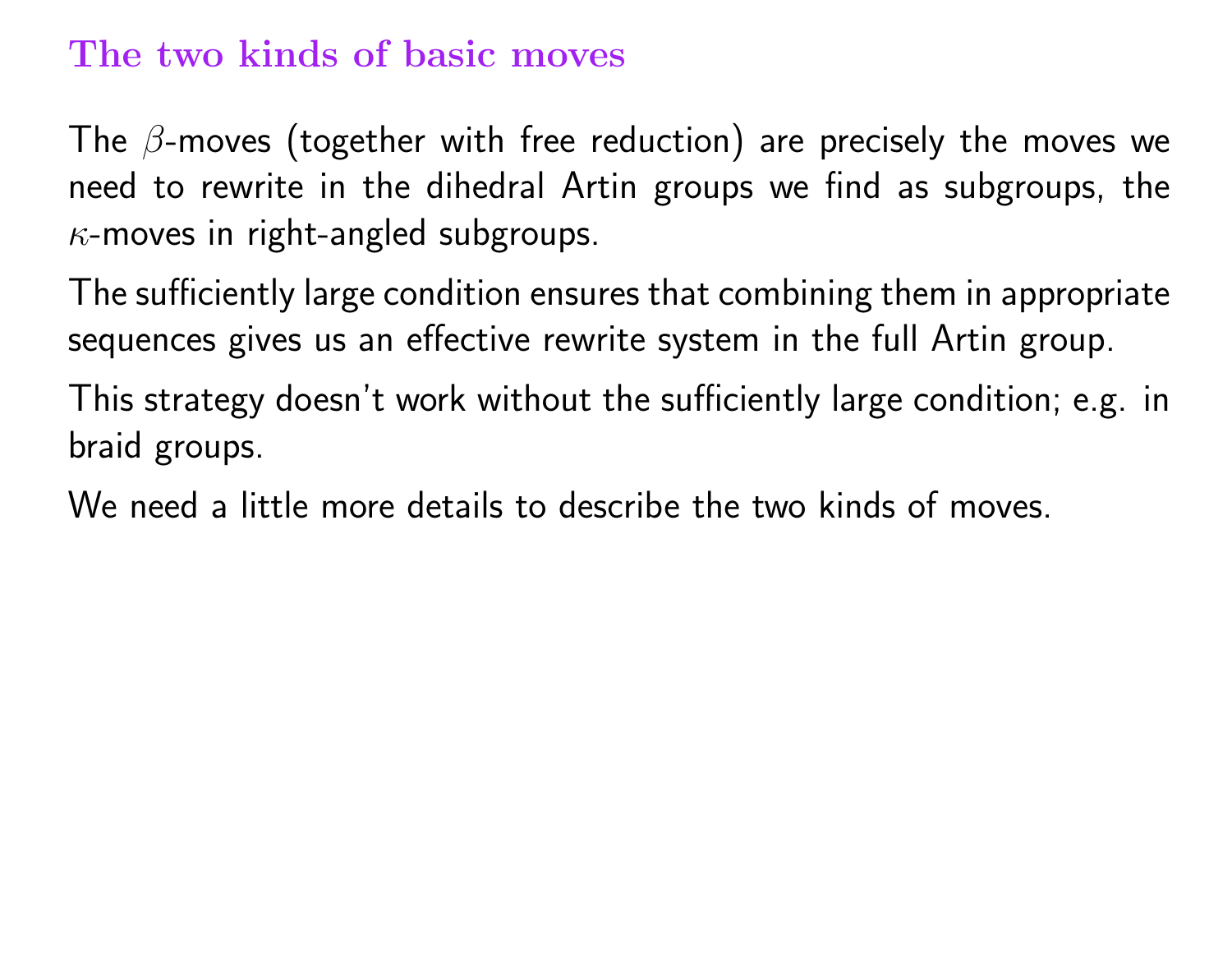### Recognising geodesics in dihedral Artin groups

To understand braid moves we look at dihedral Artin groups.

Write  $m(a, b)$  for the alternating product  $aba \cdots$  of length  $m$ , and  $(a, b)_m$  for  $\cdots$  bab. In this notation the dihedral Artin group  $DA_m$ has presentation

$$
DA_m = \langle a, b \mid m(a, b) = m(b, a) \rangle.
$$

For a word  $w$  over  $a, b$ ,

- we define  $p(w)$  to be the minimum of  $m$  and the maximal length of a positive alternating subword in  $w$ ,
- we define  $n(w)$  to be the minimum of  $m$  and the maximal length of a negative alternating subword in  $w$ .

e.g. for  $w = ababa^{-1}b^{-1}$ , in  $\text{DA}_3$ , we have  $p(w) = 3$ ,  $n(w) = 2$ .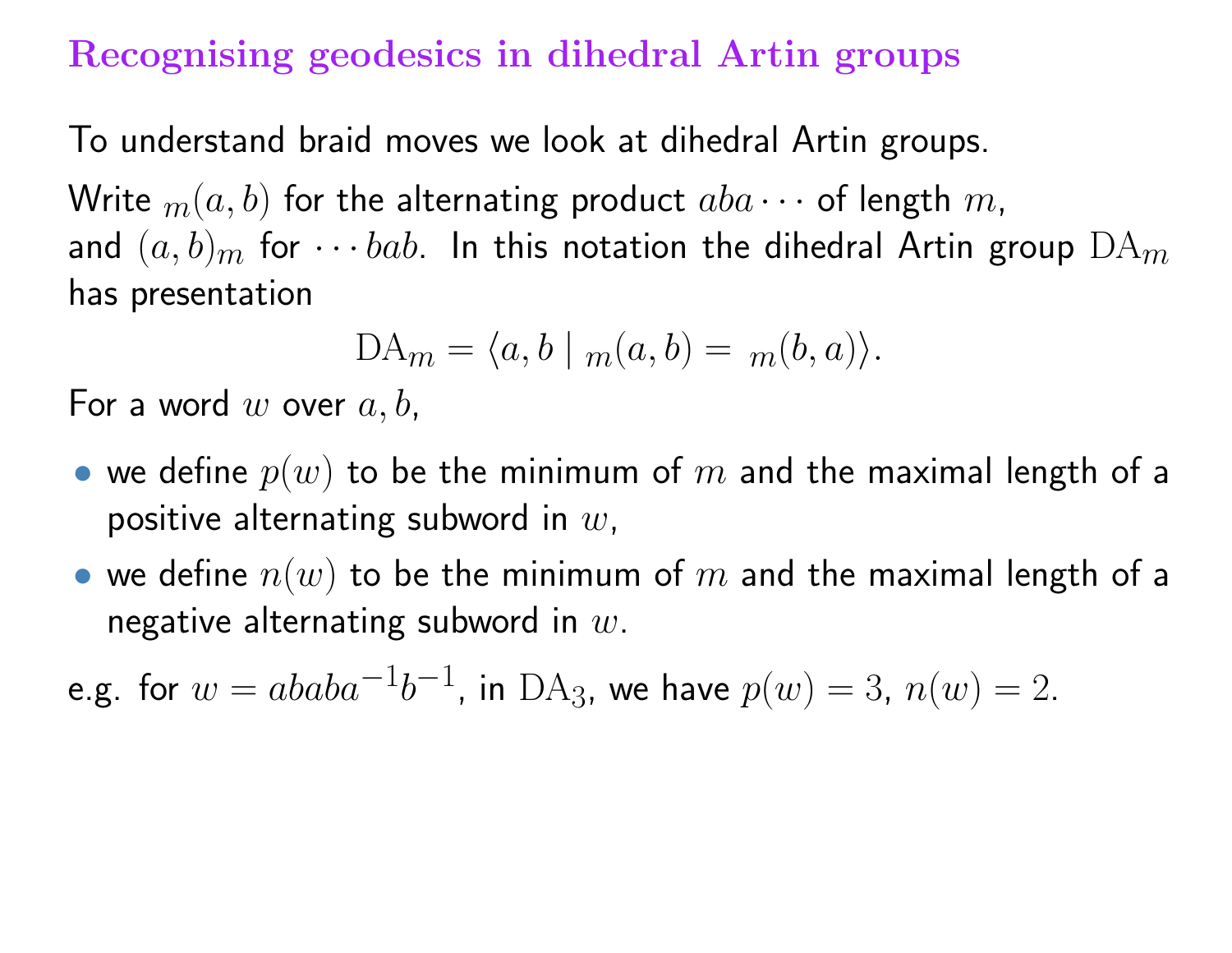Our rewrite strategy is motivated by the following result.

#### Theorem (Mairesse, Mathéus, 2006)

In a dihedral Artin group  $DA_m$  (any  $m \in \mathbb{Z}$ ), a word w is geodesic iff  $p(w) + n(w) \leq m$ , and is the unique geodesic representative of the element it represents if  $p(w) + n(w) < m$ .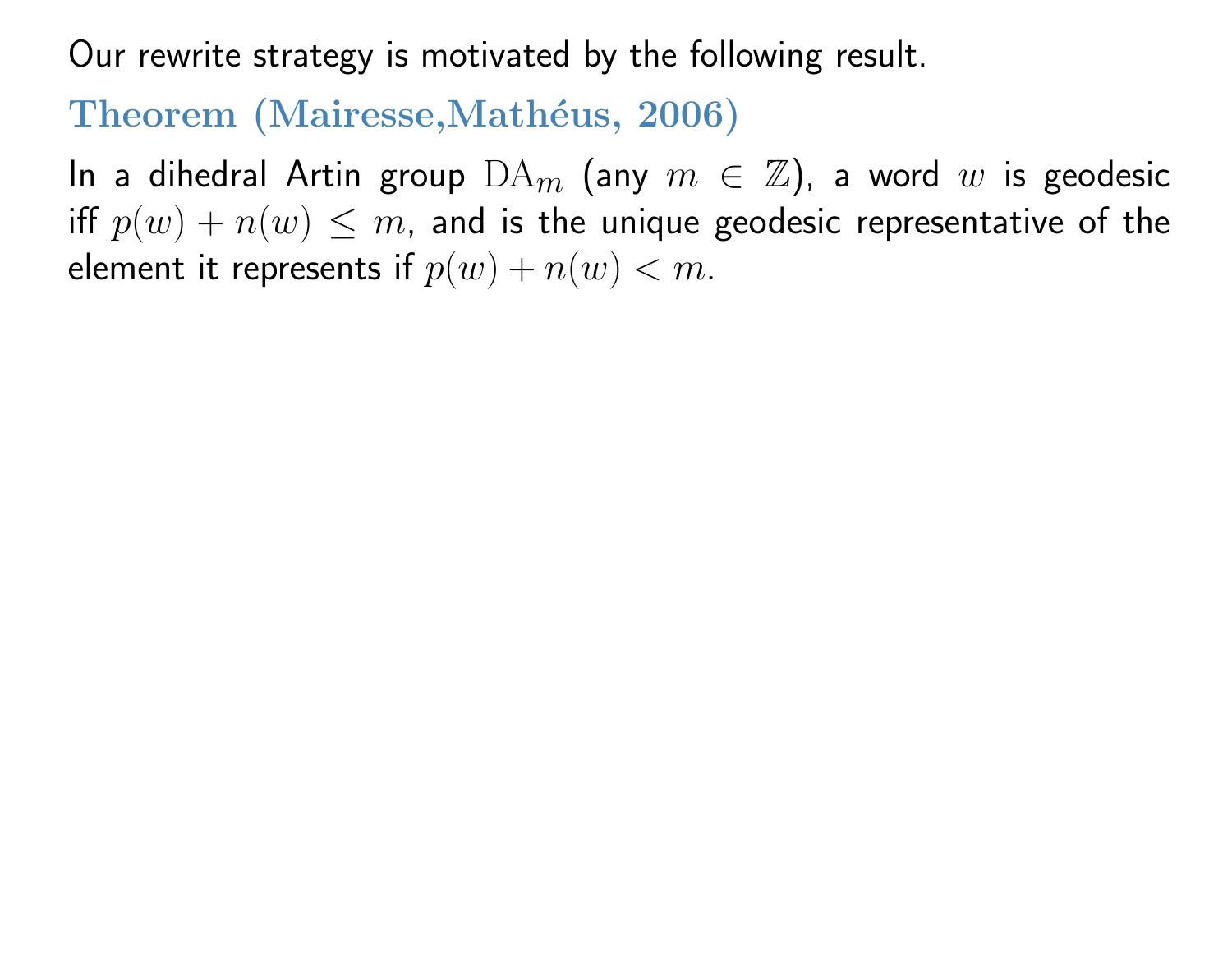## Rewriting in a dihedral Artin group

The Garside element  $\Delta$  is represented by  $m(a, b)$ ; it's central if m is even, otherwise  $a^{\Delta}=b.$  We define the permutation  $\delta$  of  $\{a,b,a^{-1},b^{-1}\}^*$ to be that induced by the permutation  $a\mapsto a^\Delta$ ,  $b\mapsto b^\Delta$  of the generators.

We call a geodesic word  $v$  critical if it has the form

 $w = p(x, y) \xi(z^{-1}, t^{-1})$ <sub>n</sub> or  $\tau(w) = n(y^{-1}, x^{-1}) \delta(\xi)(t, z)$ <sub>p</sub>, where  $\{x, y\} = \{z, t\} = \{a, b\}$ ,  $p = p(v)$ ,  $n = n(v)$ ,  $p + n = m$ . (We add an extra condition when  $p$  or  $n$  is zero.)

Such words fall into pairs of words related by the involution  $\tau$ , representing the same element, beginning and ending with different generators.

We call application of  $\tau$  to a critical subword of  $w$  a  $\beta$ - $\mathbf{move}$  on  $w$ .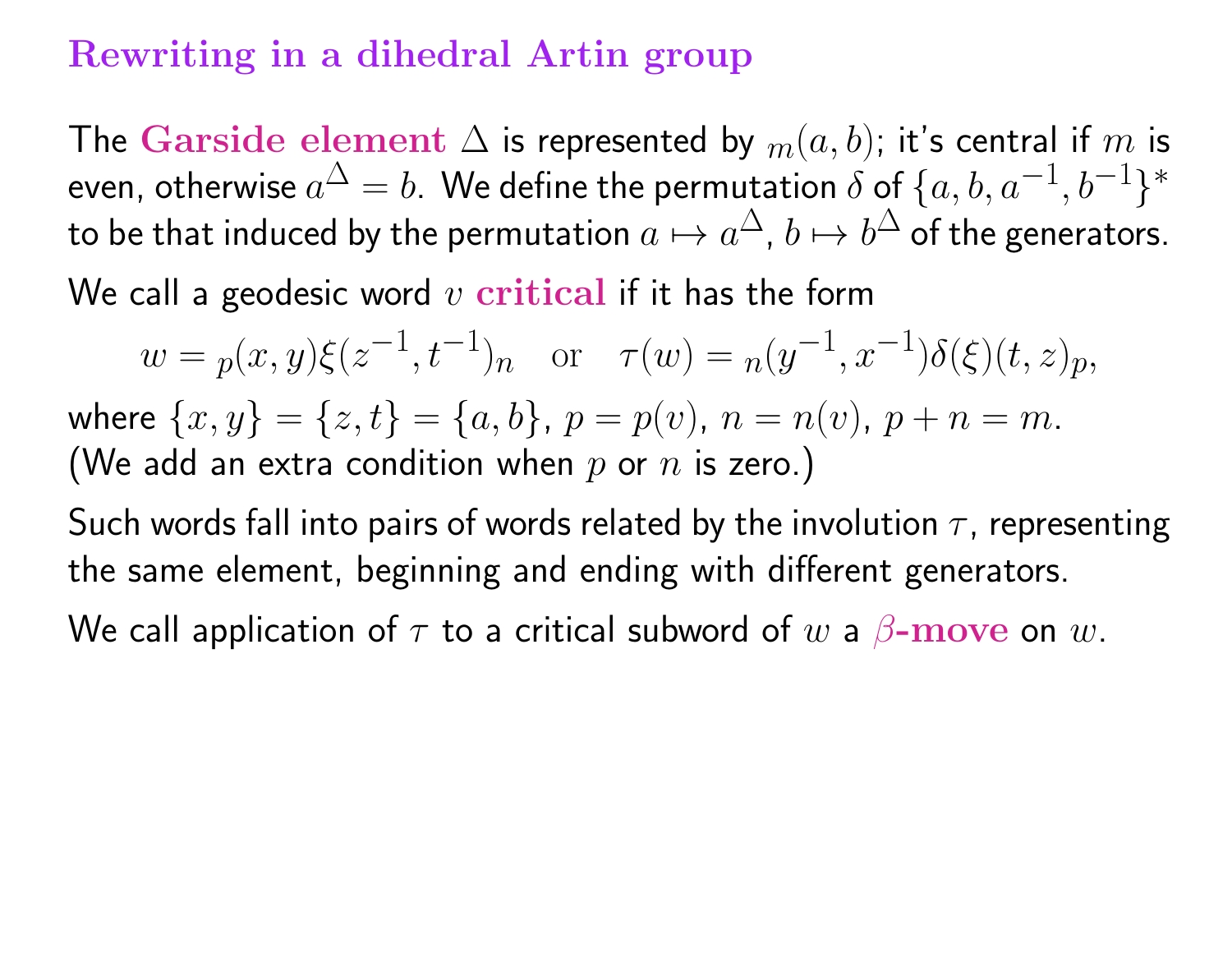#### Two critical words related by a  $\beta$ -move.

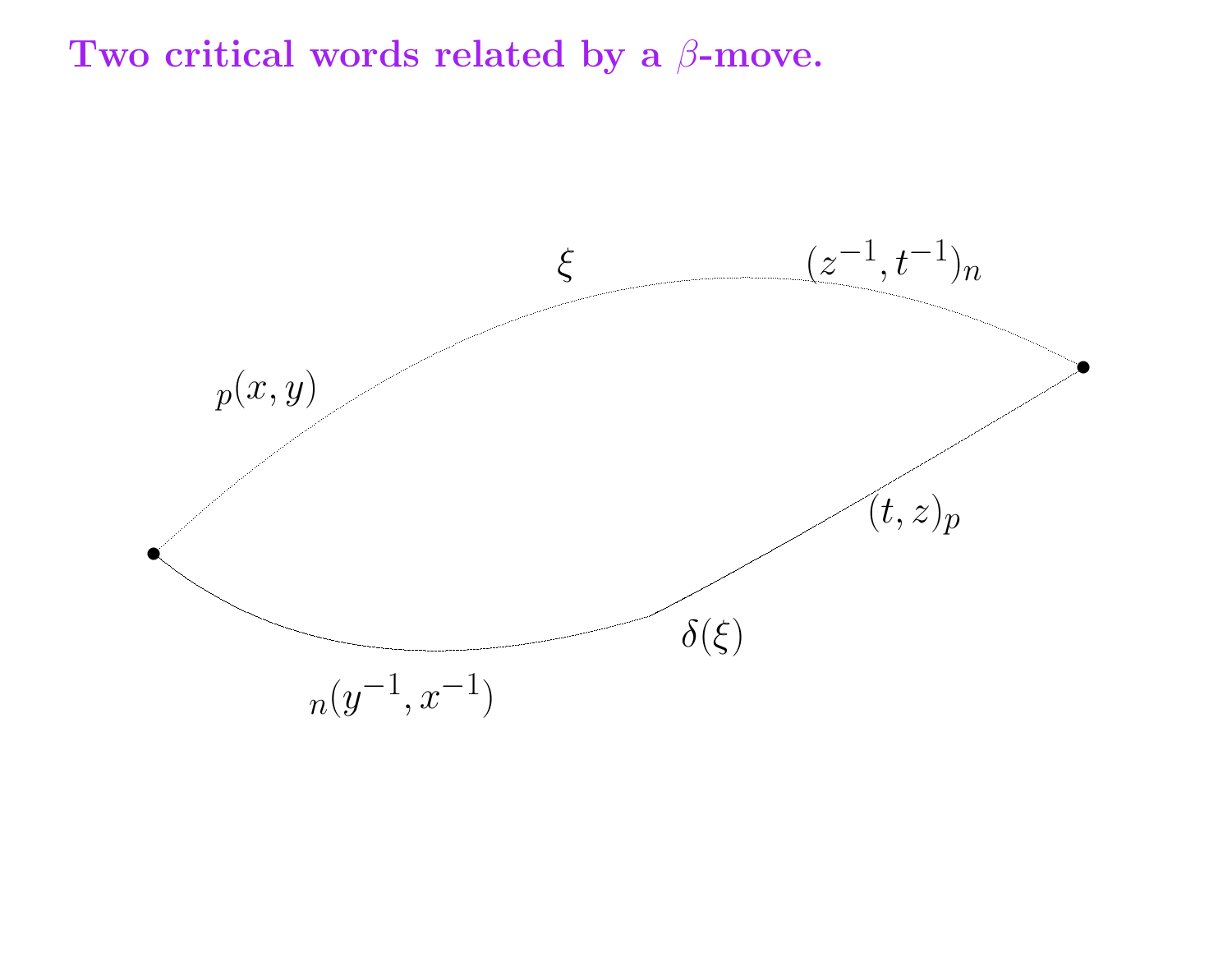### Example:

In 
$$
G = DA_3
$$
,  $aba^{-1}$  is critical, and  $\tau(aba^{-1}) = b^{-1}ab$ .

Applying that  $\beta$ -move to the critical subword  $aba^{-1}$  in the non-geodesic word  $w = ababa^{-1}b^{-1}$ , we see that

$$
w = ab(aba^{-1})b^{-1} \to ab(b^{-1}ab)b^{-1},
$$

and the final word freely reduces to  $aa$ , which is geodesic.

It is straightforward to derive the following from Mathéus and Mairesse' criterion for geodesics.

### Theorem (Holt, Rees, PLMS 2012)

If w is freely reduced over  $\{a, b\}$  then w is shortlex minimal in  $DA_m$  unless it can be written as  $w_1w_2w_3$  where  $w_2$  is critical, and  $w'=w_1\tau(w_2)w_3$ is either less than  $w$  lexicographically or not freely reduced.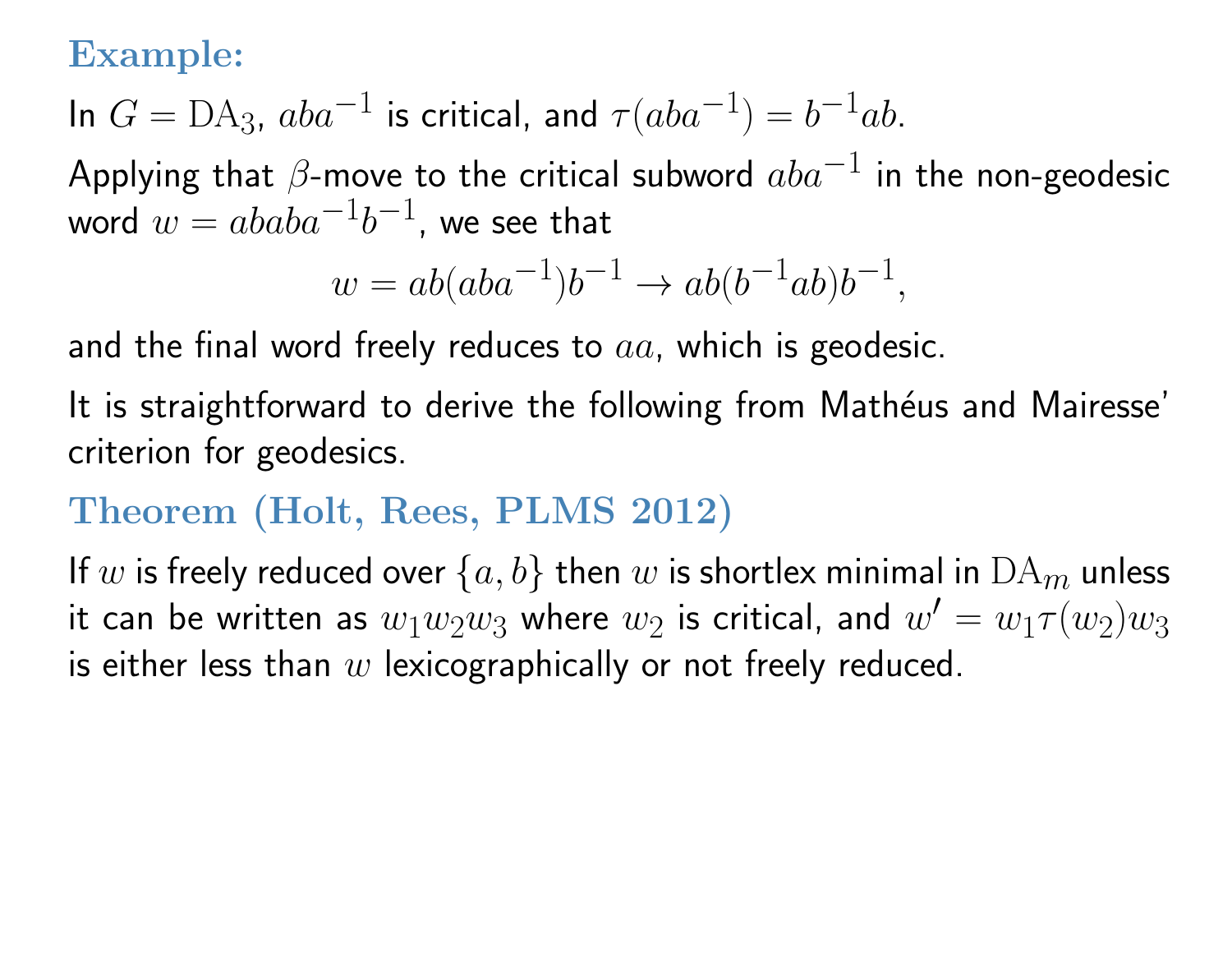# Definining  $\kappa$ -moves to deal with commuting pairs.

In our 2012 paper, we proved that we could rewrite in large type Artin groups using sequences of  $\beta$ -moves applied to 2-generator subwords. But  $\beta$ -moves alone aren't enough to achieve all the reduction we need when some pairs of generators commute; we need  $\kappa$ -moves to deal with those pairs.

Suppose that

- $\bullet$  u is a word over generators that pairwise commute,
- $a$  is a generator commuting with all letters in  $u$ ,
- neither  $a$  nor  $a^{-1}$  is in  $u$ ,

then we call  $ua$  and  $au$  right and left  $\kappa$ -critical.

A  $\kappa$ -move exchanges  $\kappa$ -critical subwords  $ua$  and  $au$  within a word.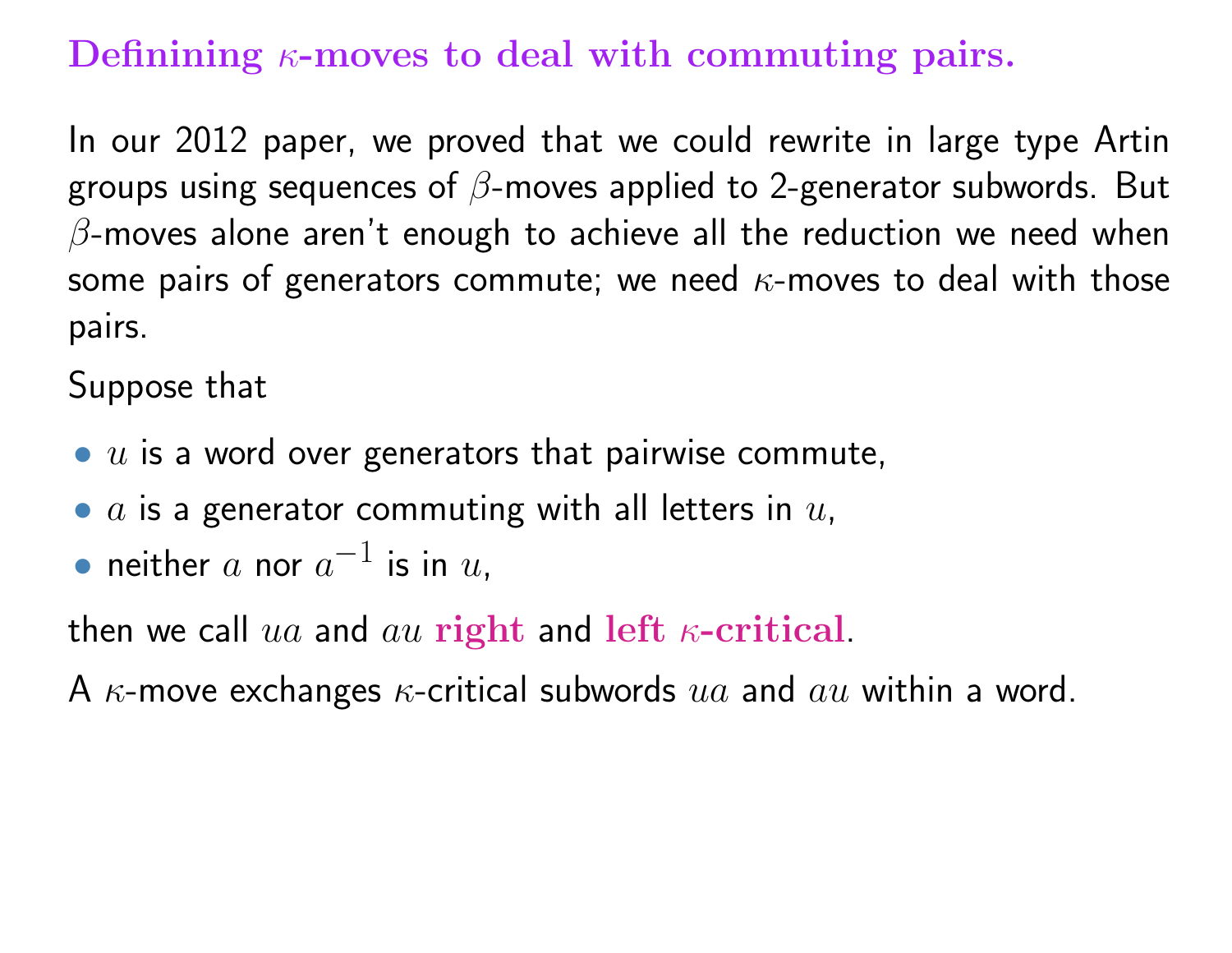# Applying sequences of moves in sufficiently large Artin groups.

When we have more than 2 generators, we reduce to shortlex minimal form using sequences of  $\beta$ -moves and  $\kappa$ -moves, each applied to a subword either on a braid pair of generators or on a set of generators any two forming either a commuting or a free pair.

We use sequences that move either to the right or to the left.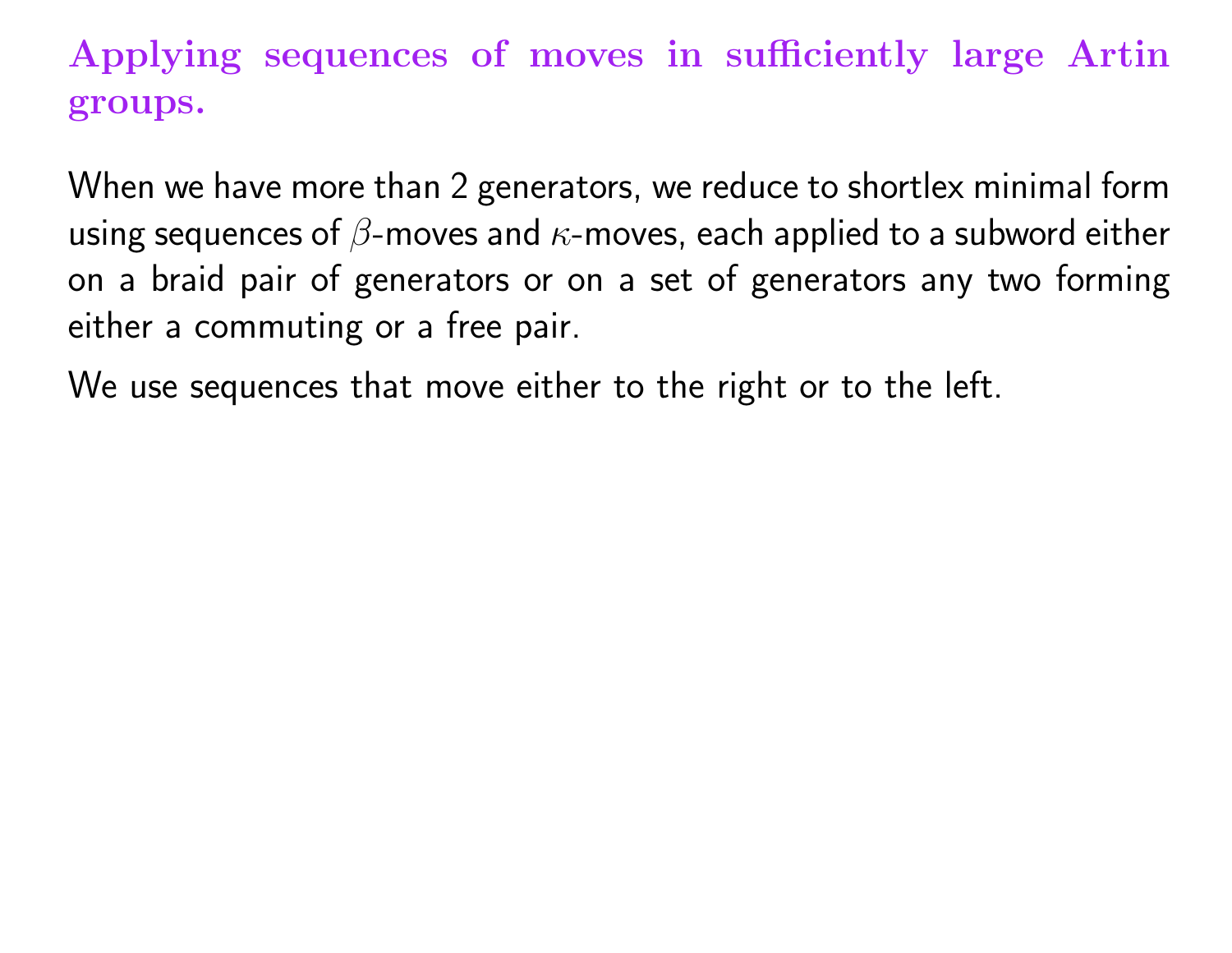### Example:

 $G = \langle a, b, c, d, e \mid aba = bab, aca = cac, bcbc = cbcb, bd = db, be = eb \rangle$ 

First consider  $w=a^{-1}badec^{-1}bcaba$ . The 2 generator subwords are all geodesic in the dihedral Artin subgroups (in fact also in  $G$ ). The two maximal  $a,b$  subwords are  $\beta$ -critical in  $\mathrm{DA} _3$ . Applying a  $\beta$ -move to the leftmost critical subword creates a  $\kappa$ -critical subword  $bde$ . When  $bde$  is transformed to  $deb$ , we see a new  $\beta$ -subword.

In fact, a sequence of 3 more  $\beta$ -moves transforms  $w$  to a word that is not freely reduced. The free reduction is then  $badedebc^{-1}ab$ .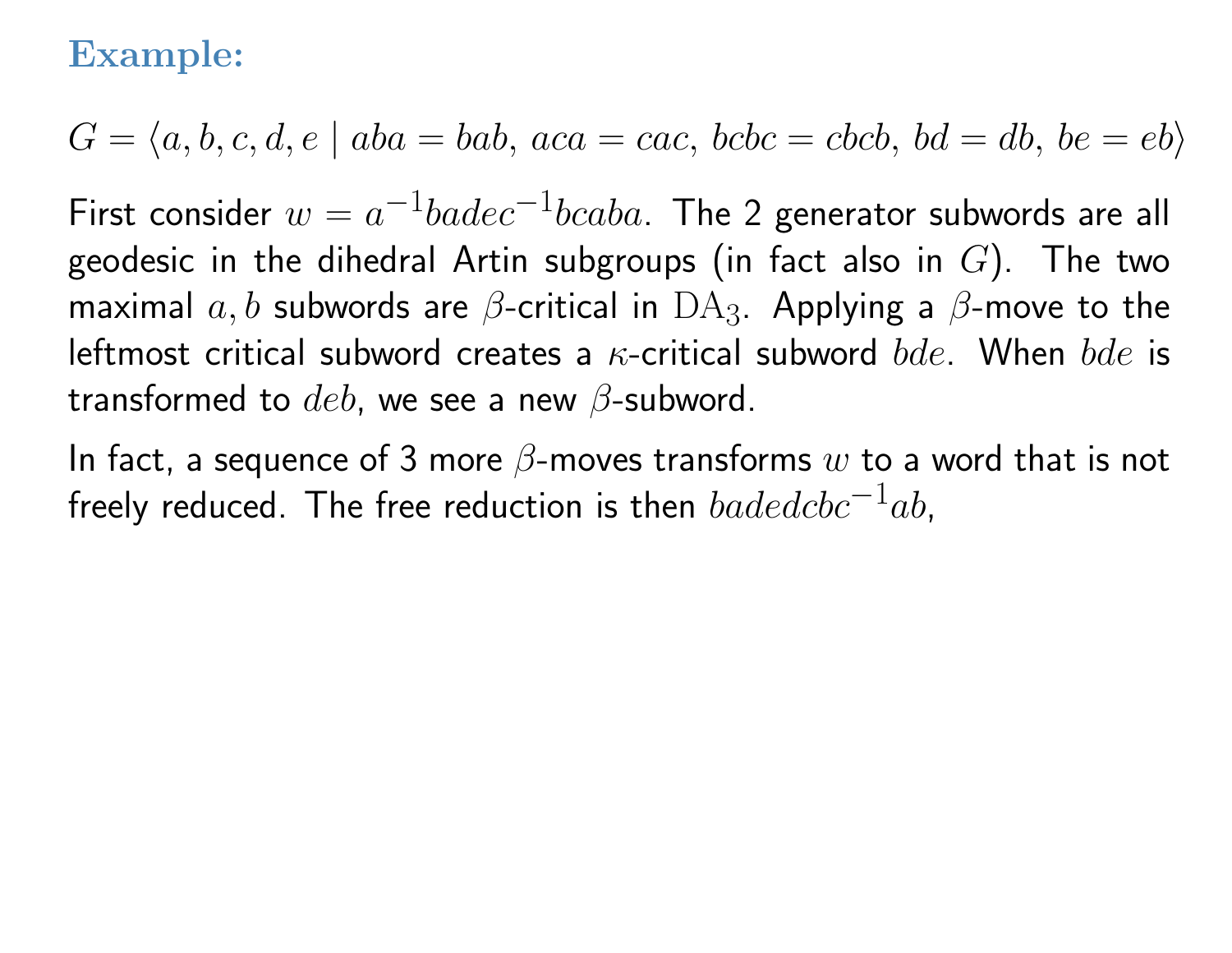

Reducing  $a^{-1}badec^{-1}bcaba$ .

We call a sequence of basic moves like this a rightward length reducing sequence.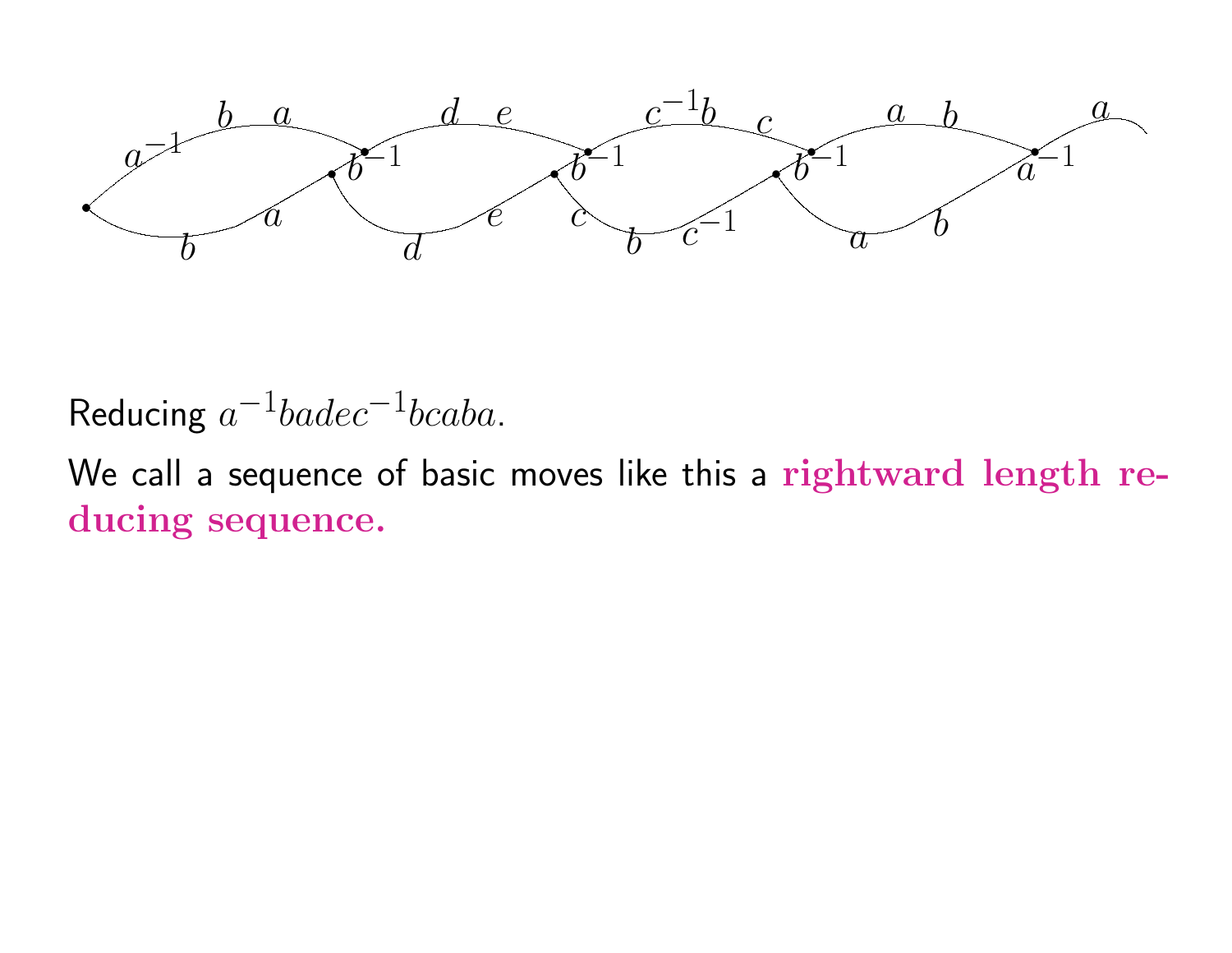Now consider  $w = cbcab^{-1}ab^{-1}cac^{-1}$ , in which  $cac^{-1}$  is critical. Applying a  $\beta$ -move to this critical subword creates a new critical subword,  $\tilde{a} \tilde{b}^{-1} \tilde{a} b^{-1} a^{-1}$ , to which we can then apply a further  $\beta$ -move. After one more  $\beta$ -move,  $w$  is transformed to the word  $w' = b^{-1}cbca^{-1}a^{-1}bbca$ , of the same length as  $w$  but preceding  $w$  lexicographically.



We call a sequence like this a leftward lex reducing sequence.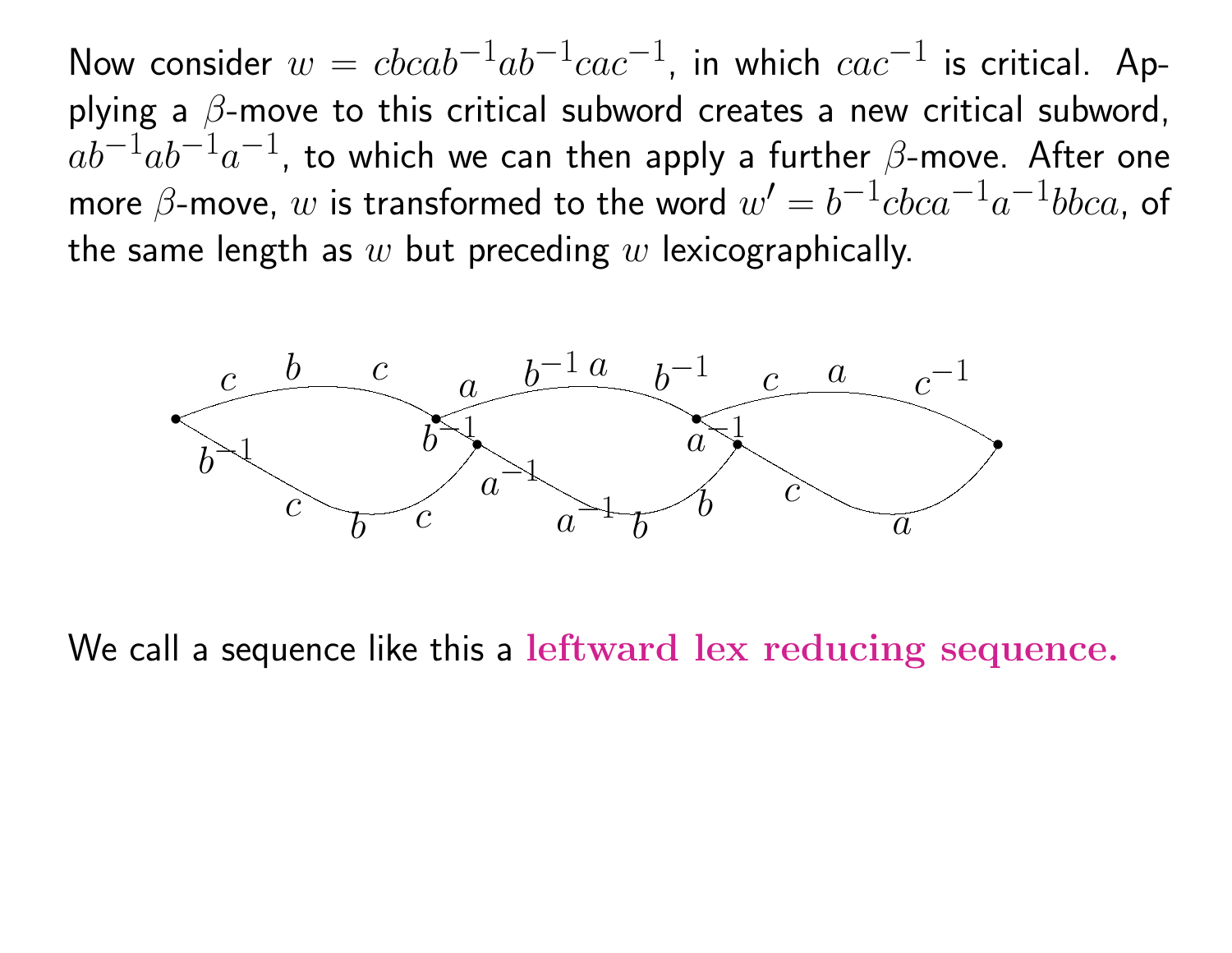## Proposition (Holt, Rees)

Let  $G = \langle X \rangle$  be a sufficiently large Artin group,  $a \in X^{\pm 1}.$ 

- (i) If w is geodesic but  $wa$  is not, then w admits a rightward length reducing sequence to a geodesic.
- (i) If w is shortlex geodesic but  $wa$  is not, then w admits either a rightward length reducing sequence or a leftward lex reducing sequence, for which the resultant word is shortlex geodesic.
- (iii) If  $v, w$  are distinct geodesics representing the same element, ending with distinct letters  $a,b$ , then  $a,\neq b^{-1}$ , all other geodesics representing the same element end in either  $a$  or  $b$ , and a single rightward sequence of basic moves transforms  $v$  to a word ending in  $b$ .

These results form the basis of the proof of the following theorem.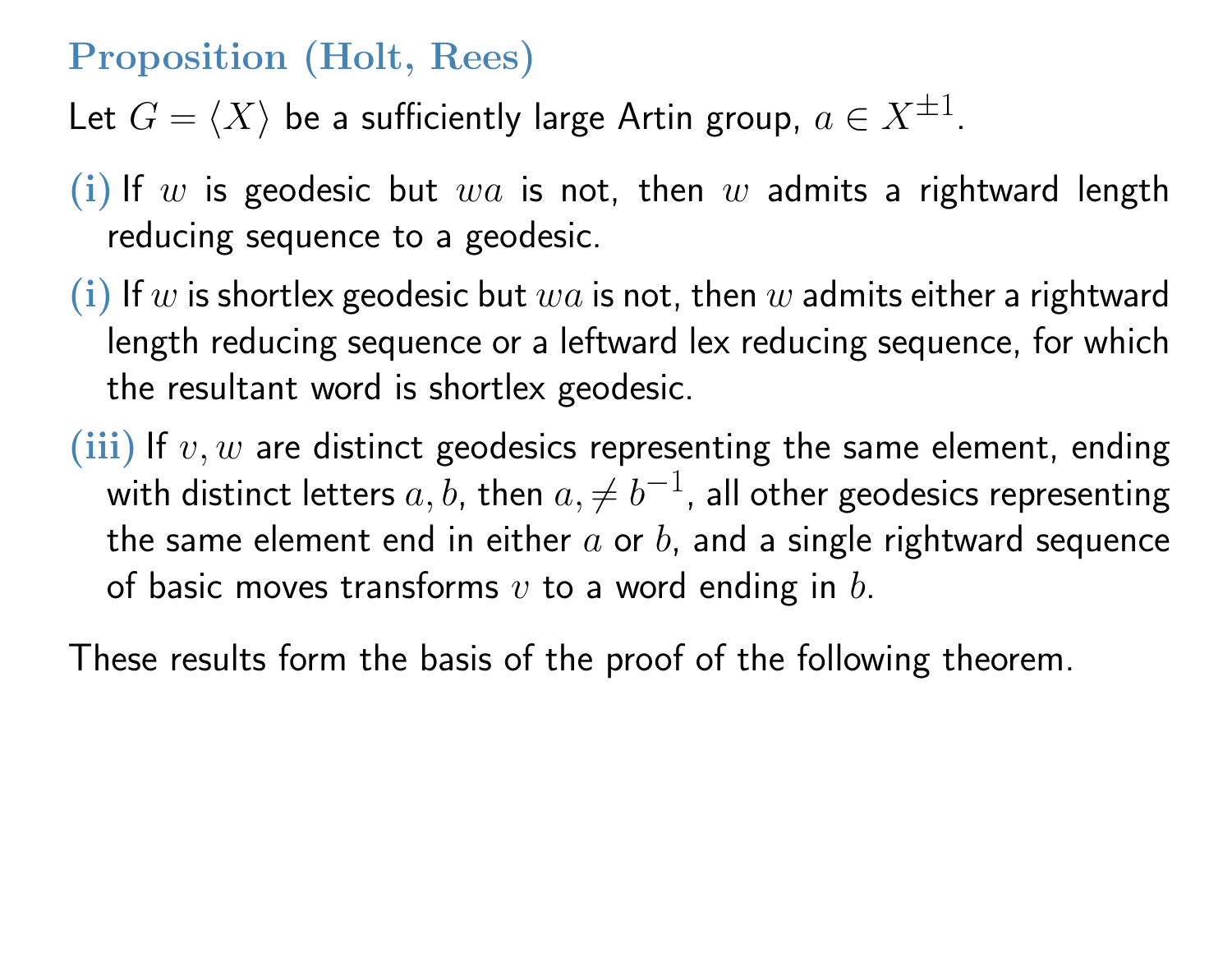#### Theorem A (Holt, Rees) PLMS 2012 + preprint 2012

Sufficiently large Artin groups are shortlex automatic, with regular geodesics.

We identify the set of shortlex geodesics as the set of words admitting neither a rightward length reducing nor a leftward lex reducing reduction.

The regularity of geodesics is proved by verifying Neumann&Shapiro's 'Falsification by fellow traveller' condition; this follows immediately from part (iii) of the proposition.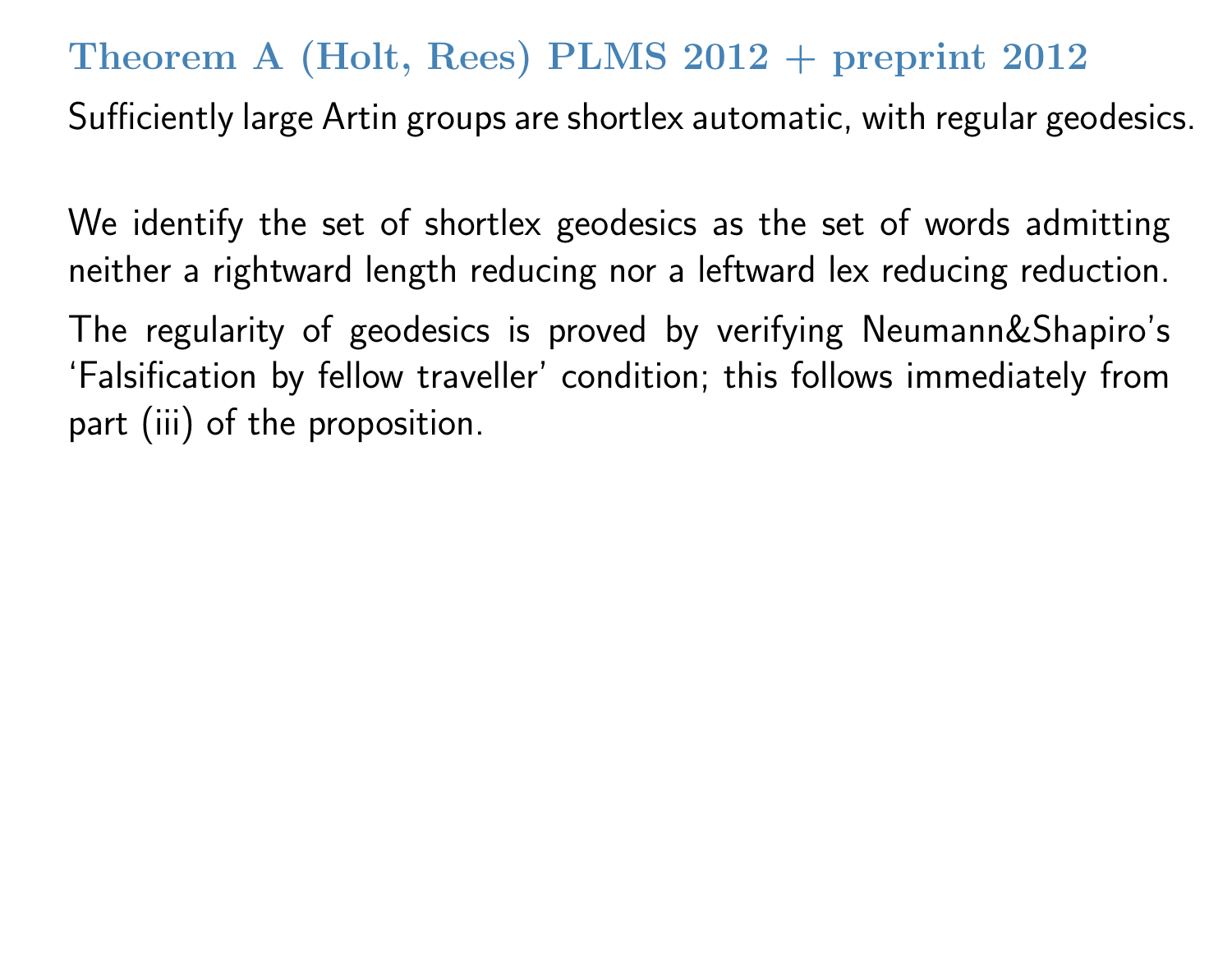### Theorem B (Ciobanu, Holt, Rees, preprint 2012)

Let  $G(\Gamma)$  be an Artin group of large type for which the unlabelled graph F $\Gamma$  formed by omitting  $\infty$  edges from  $\Gamma$  contains no subgraph



with  $m \in \mathbb{N}$ . Then G satisfies rapid decay.

In particular all Artin groups of extra-large type satisfy rapid decay.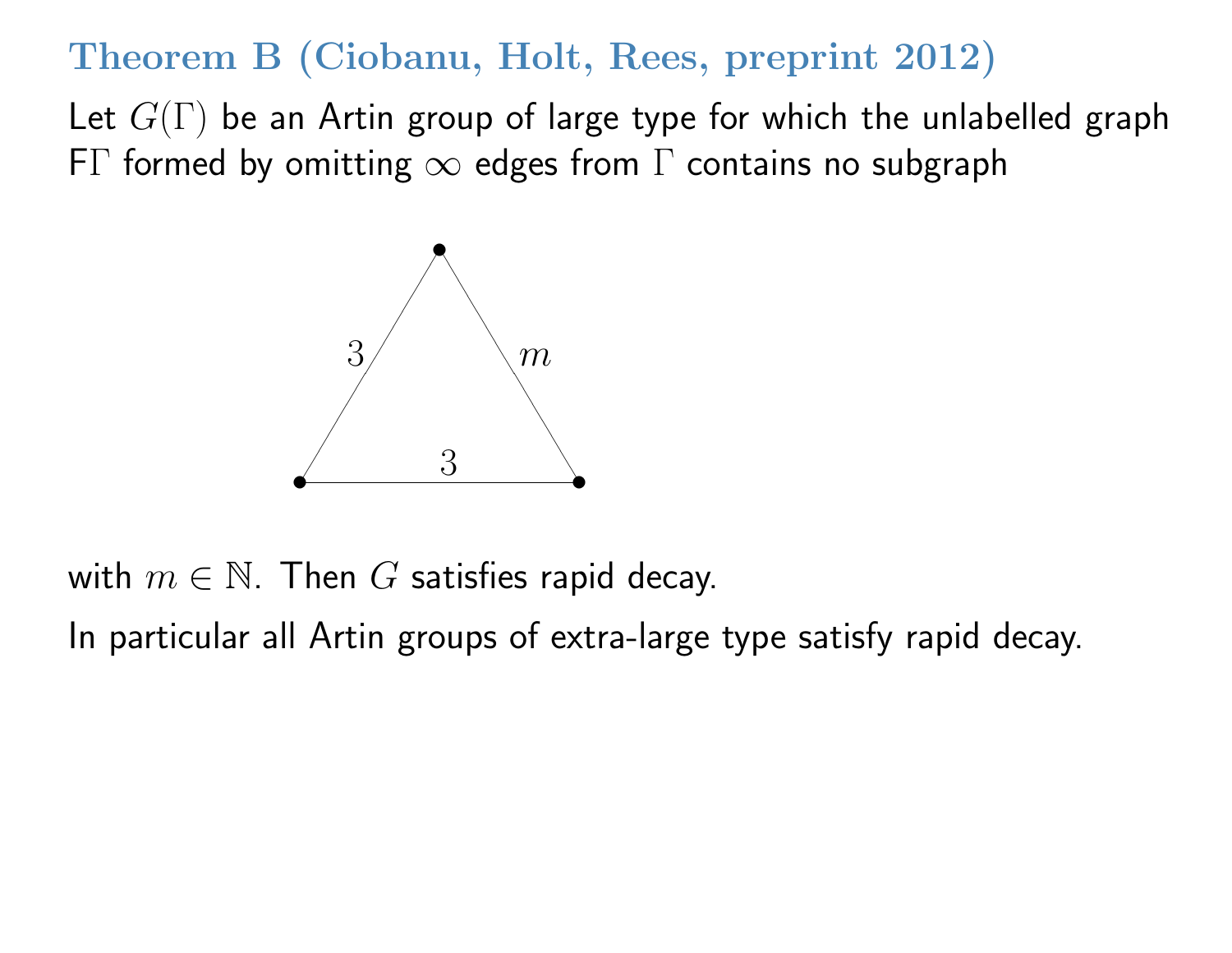# Verifying rapid decay

We verify rapid decay by verifying the property

$$
\forall \phi, \psi \in \mathbb{C} \mathcal{G}, k, l, m \in \mathbb{N},
$$
  
\n
$$
|k - l| \le m \le k + l, \Rightarrow ||(\phi_k * \psi_l)_m||_2 \le P(k)||\phi_k||_2||\psi_l||_2.
$$

where  $\phi_k$  means the restriction of  $\phi$  to elements of word length  $k$ , etc.

We do this by analysing the factorisations of elements of length  $m$  as products of elements  $g_1,g_2$  of length  $k,l$ ; both geodesic  $\left( m=k+l\right)$  and non-geodesic  $(m < k+l)$  factorisations.

It would be enough to have

- a polynomial bound (in  $k$ ) on the number of geodesic factorisations,
- a further condition connecting non-geodesic and geodesic factorisations.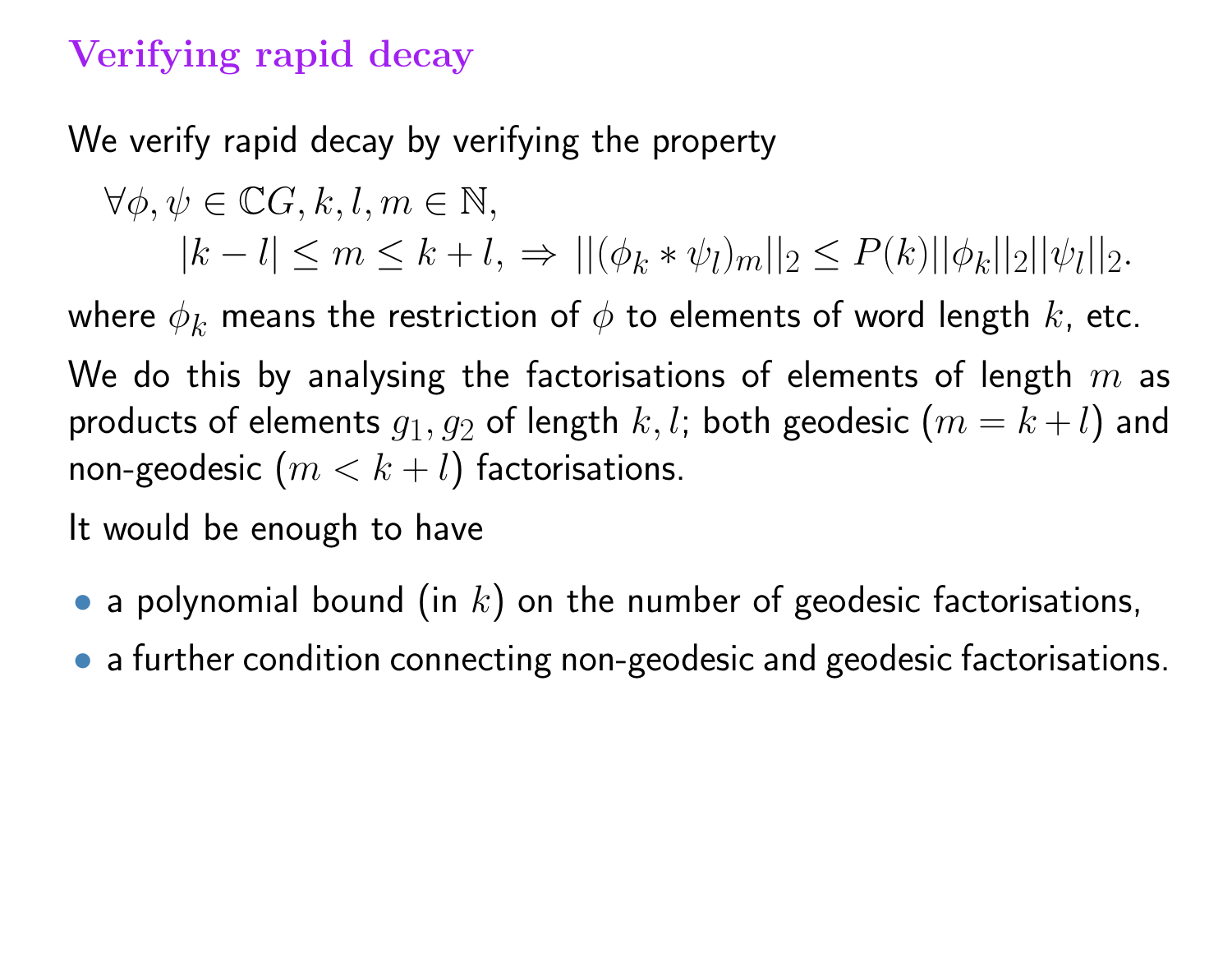#### But we don't have that!

Even in a dihedral Artin group  $DA_m$ , the powers  $\Delta^n$  of  $\Delta = m(a, b)$  have too many divisors. Every positive word of length  $n$  is a left divisor of  $\Delta^n$ ; for  $m \geq 3$  these words represent exponentially many elements.

So we have to try a bit harder.

We achieve what we need by relating each geodesic or non-geodesic factorisation  $q_1q_2$  of q to another factorisation, using a merging process. We can control that process and certain associated sets of factorisations

using polynomial bounds.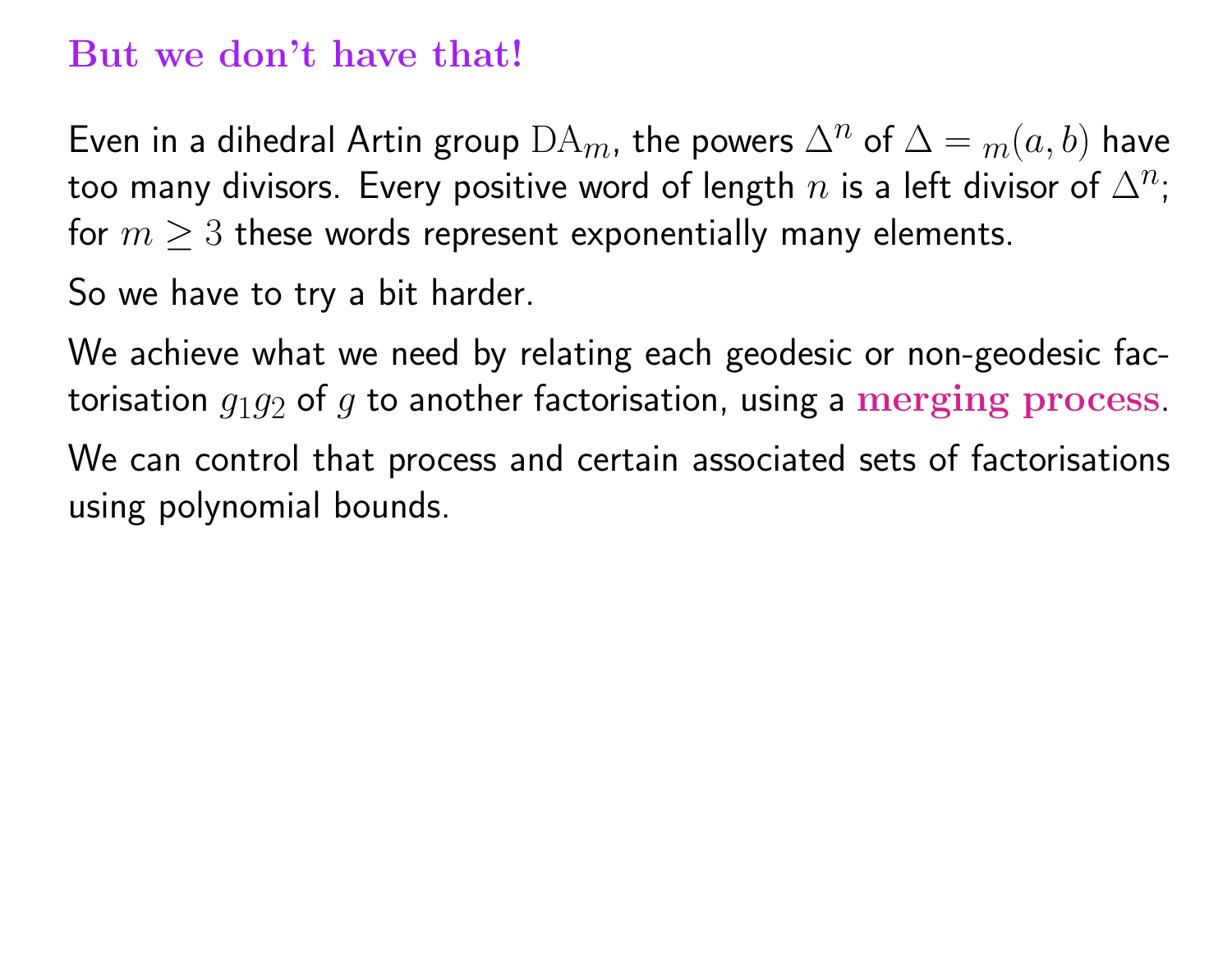### The merging process

Given a geodesic or non-geodesic factorisation  $q_1q_2$  of q, the merging process derives a particular factorisation  $f_1\hat{g}f_2$ , for which the factorisations of  $g_1$  as  $f_1 h_1$  and  $g_2$  as  $h_2 f_2$  are  ${\bf permissible}$ . Then  $\hat g=h_1 h_2$ .

Essentially (with some modification) our set  $\mathcal P$  of permissible factorisations to the set of geodesic factorisations that don't split the Garside  $\Delta_{ij}$ element of any dihedral subgroup; and  $\hat{g} = \Delta_{ij}^r$ , for some  $i, j, r.$ 

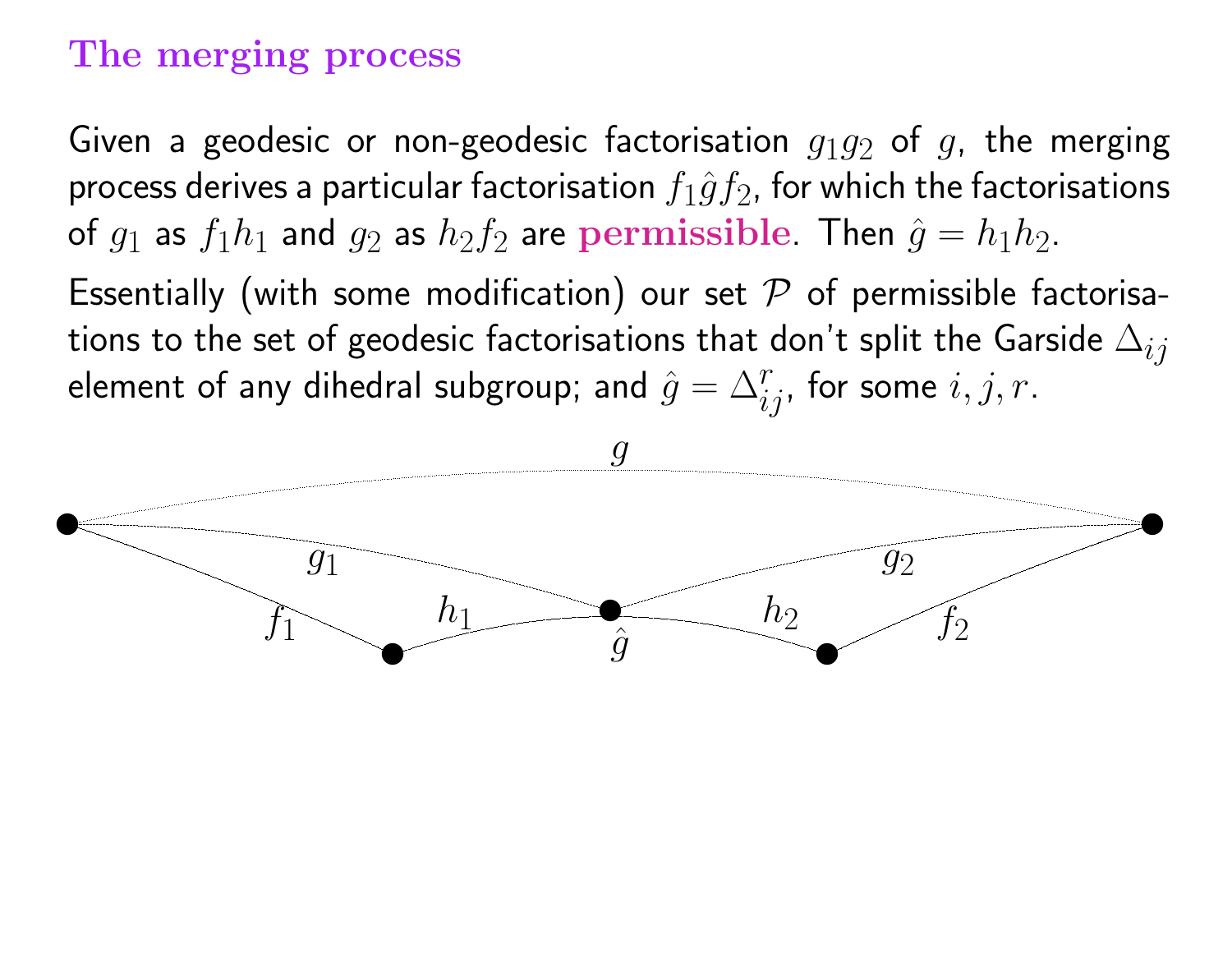The conditions  $D1$ ,  $D2$  on  $P$  that we need for rapid decay

For 
$$
\mathcal{P}_{k,l}(g) := \{(g_1, g_2) : |g_1| = k, |g_2| = l, (g_1, g_2) \in \mathcal{P}, g_1 g_2 =_G g\},
$$
  
\n**D1:**  $\exists$  poly.  $P_1(x) : \sup_{|g|=k+l} |\mathcal{P}_{k,l}(g)| \le P_1(\bar{k} := \min(k, l)).$   
\n**D2:**  $\exists$  sets  $S(g, k, l) \subset G^3$  ( $\forall g, k, l$ ), and polys.  $P_2(x), P_3(x), K > 0$ :  
\nIf  $g = g_1 g_2$  with  $|g_1| = k, |g_2| = l$ ,  
\nthen  $\exists (f_1, \hat{g}, f_2) \in S(g, k, l)$ , s.t.  $g = f_1 \hat{g} f_2$  and  $\hat{g} = h_1 h_2$ ,  
\nwhere  $(f_1, h_1) \in \mathcal{P}_{k-p_1, p_1}(g_1), (h_2, f_2) \in \mathcal{P}_{p_2, l-p_2}(g_2), p_1, p_2 \le K\bar{k}$ .  
\n(a) for all  $g, k, l, |S(g, k, l)| \le P_2(\bar{k})$ ,  
\n(b)  $|\{\hat{g} : \exists g, (f_1, \hat{g}, f_2) \in S(g, k, l)\}| \le P_3(\bar{k})$ .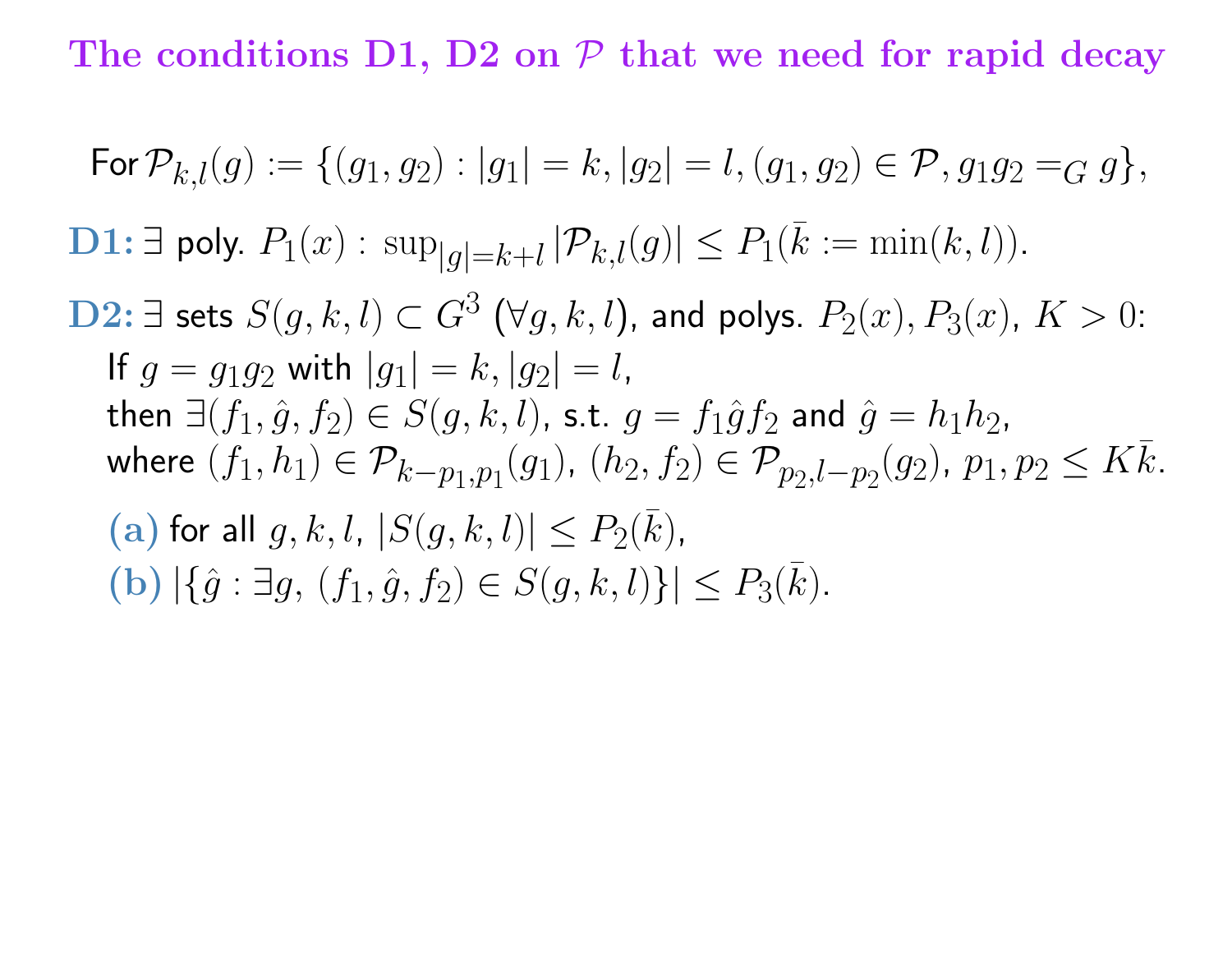# Theorem C (Ciobanu, Holt, Rees, preprint 2012)

An Artin group  $G = G(\Gamma)$  satisfying the hypotheses of Theorem B must satisfy the Baum-Connes conjecture if one of the following holds.

- 1.  $G$  is 3-generated.
- 2.  $FT$  is triangle-free.

**3.** FT can be oriented to exclude both the following as induced subgraphs.



In particular, any large type Artin group  $G(\Gamma)$  for which F $\Gamma$  is triangle-free satisfies the Baum-Connes conjecture.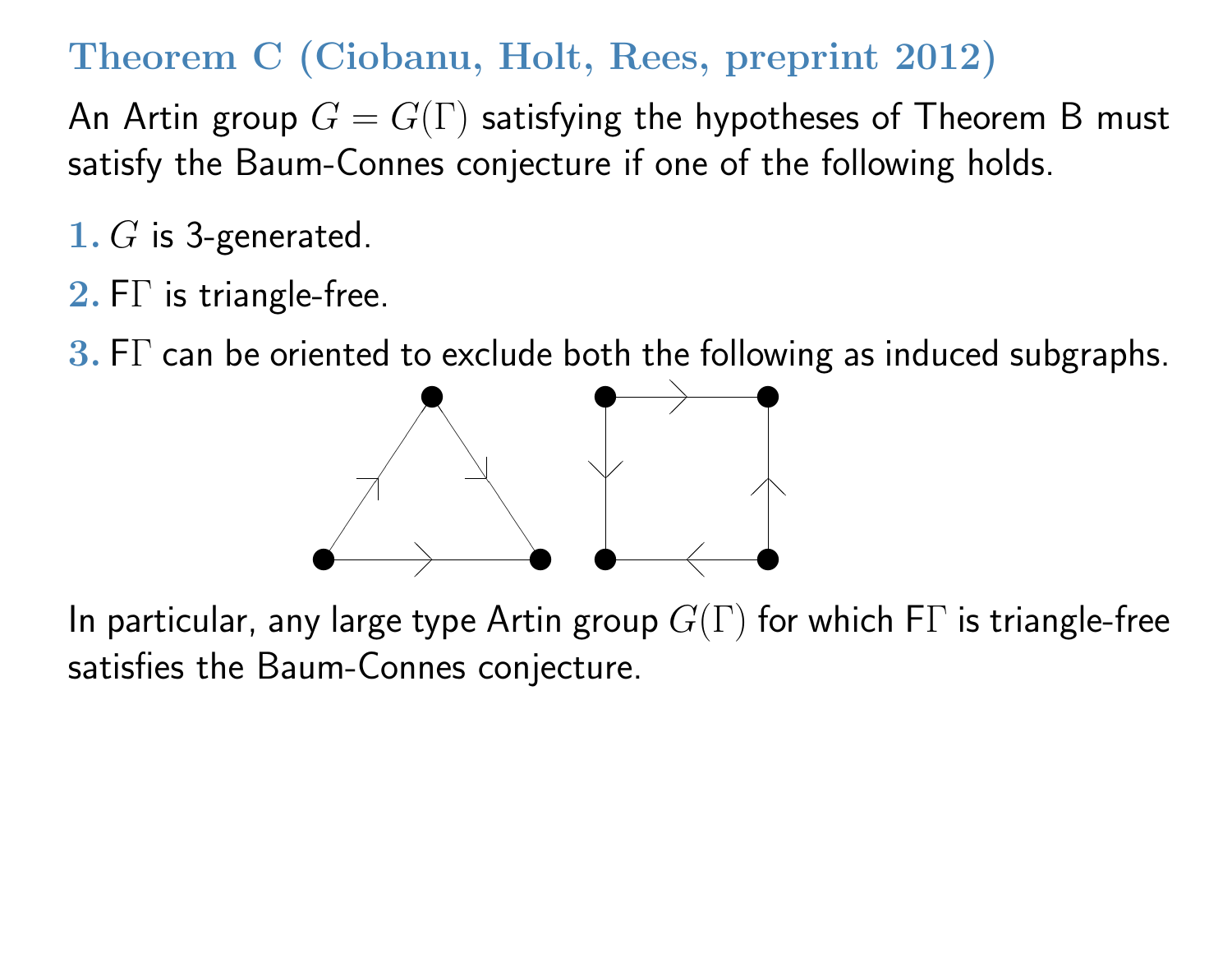# Finding an appropriate CAT(0) action

We find an appropriate action of  $G$  on a CAT(0) metric using work of Brady&McCammond (2000).

- $G$  as above has a presentation with relators all of length 3.
- We define a metric on the presentation complex  $K$  to make each triangular 2-cell either equilateral Euclidean of side length 1, or isosceles right-angled Euclidean, with two sides of length 1;  $K$  is locally CAT(0).
- $G$  acts naturally by isometries on both  $K$  and its universal cover  $K$ (the Cayley complex); the action on  $\tilde{K}$  is proper, continuous and cocompact.
- $K$  is locally CAT(0), and simply connected, so CAT(0).

Application of Lafforgue's result now gives us Baum-Connes.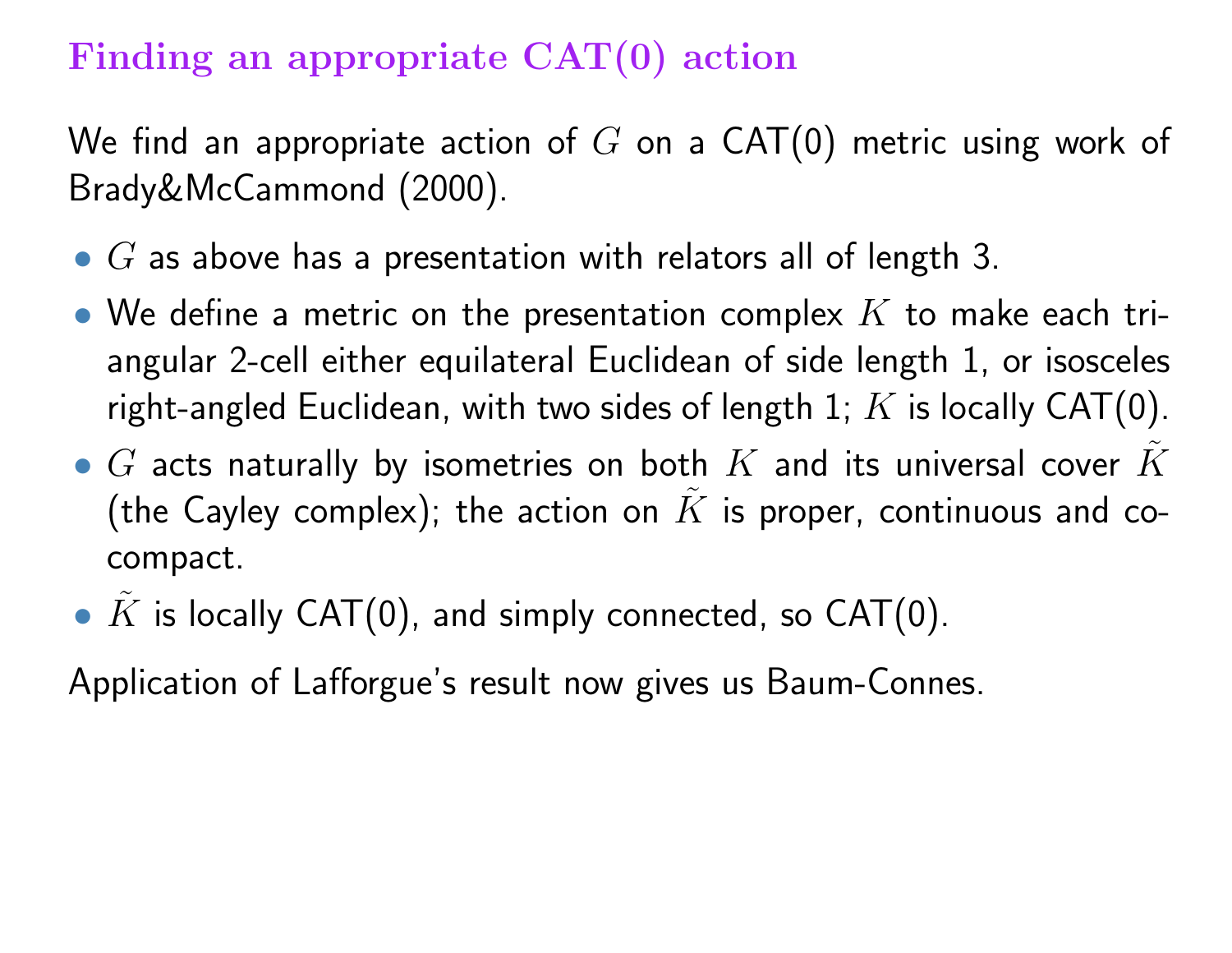### Further questions

- Can we solve the word problem in linear time in Artin groups of large or at least extra-large type?
- Is there a good solution to the conjugacy problem in these groups?
- Do these groups have a good biautomatic structure?
- Can we extend the proof of rapid decay to cover more Artin groups? (only previously known for braid groups and RAAGs.) or indeed other classes of groups?
- How much does our proof of rapid decay share with Drutu and Sapir's proof for relatively hyperbolic groups.
- Can we find appropriate actions to deduce Baum-Connes for further Artin groups?